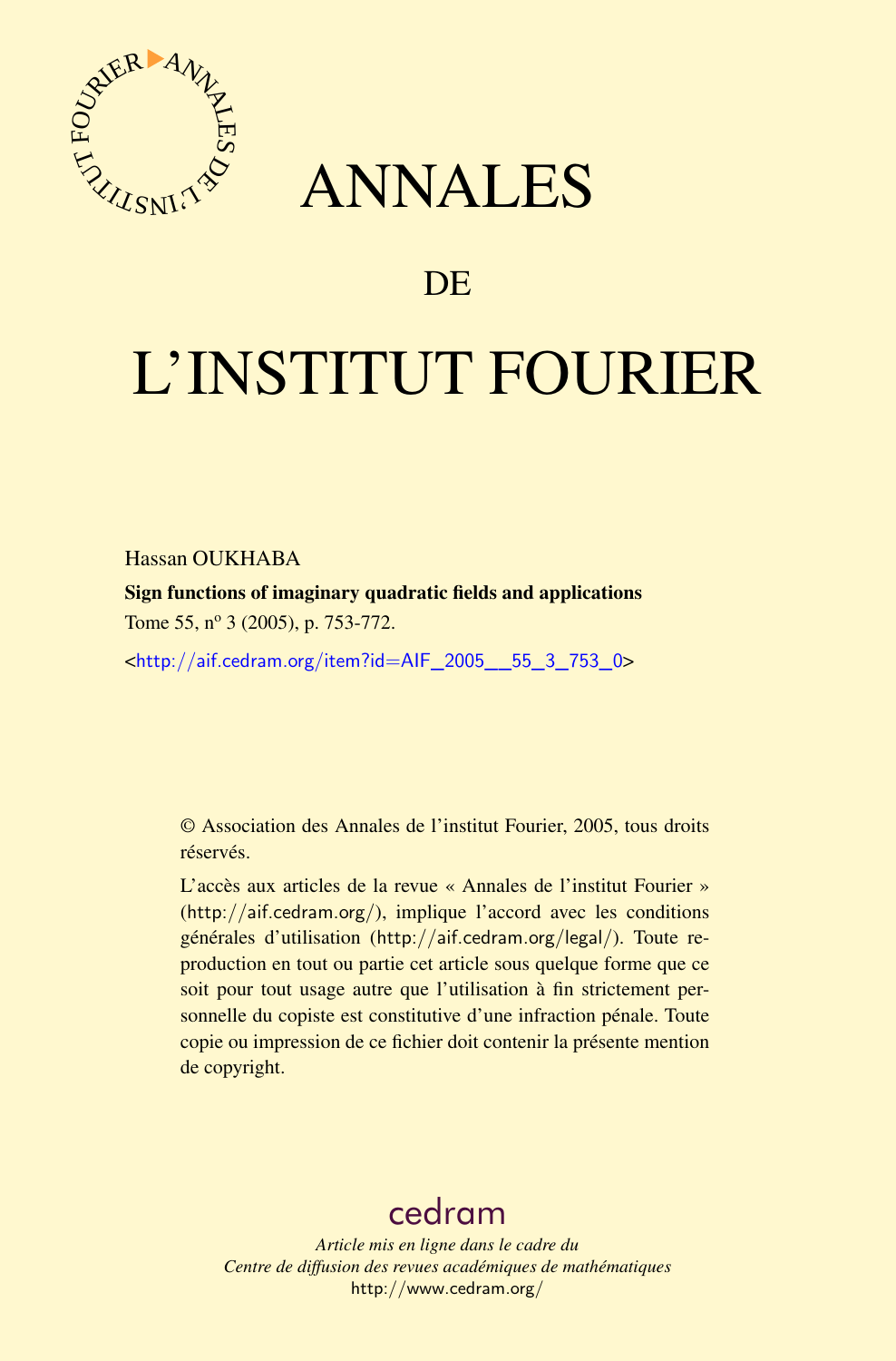### **SIGN FUNCTIONS OF IMAGINARY QUADRATIC FIELDS AND APPLICATIONS**

**by Hassan OUKHABA**

#### **1. Introduction.**

In this paper we introduce the concept of a sign function of a imaginary quadratic field. As we will prove below this concept is very helpful in the study of some arithmetical problems. Classically by sign we mean the extension to  $\mathbb{R}^{\times}$  of the continuous homomorphism  $s : \mathbb{Q}^{\times} \to$  ${-1, 1}$  satisfying  $s(-1) = -1$ . Here  $A^{\times}$  is the multiplicative group of the ring *A*. In 1985 David R. Hayes introduced the concept of a sign function of a global function field and used this notion to normalize Drinfel'd modules of rank one, *cf.* [7]. The torsion points of these modules have many important arithmetical properties. They are essential in the construction of Stickelberger elements, Stark units, Euler systems, groups of cyclotomic units in characteristic  $p$ , etc. To recall this definition we let  $K$  be a global function field. We denote by  $\infty$  a fixed place of *K*, and by *K* the completion of *K* at  $\infty$ . Let us also denote by  $\mathbb{F}_q$  both the finite field of *q* elements and the constant field of *K*. Then a sign function, with respect to  $(K, \infty)$ , is a continuous homomorphism  $s : \hat{K}^{\times} \to \mathbb{F}_q^{\times}$  satisfying  $s(a) = a$  for all  $\in \mathbb{F}_q^{\times}$  or  $\mathbb{F}_q^{\times}$  $a \in \mathbb{F}_q^{\times}$ . See [7] and [8] for more details. Our definition of a sign function in the case of a imaginary quadratic field  $k \subset \mathbb{C}$  is as follows. Let  $H \subset \mathbb{C}$ be the Hilbert class field of *k*. Then a sign function of *k* is a surjective

*Keywords*: Sign function, narrow ray class field, Shimura reciprocity law, ordinary sdistributions, Anderson's resolution, spectral sequences. *Math. classification*: 11G16, 14K22, 11R21.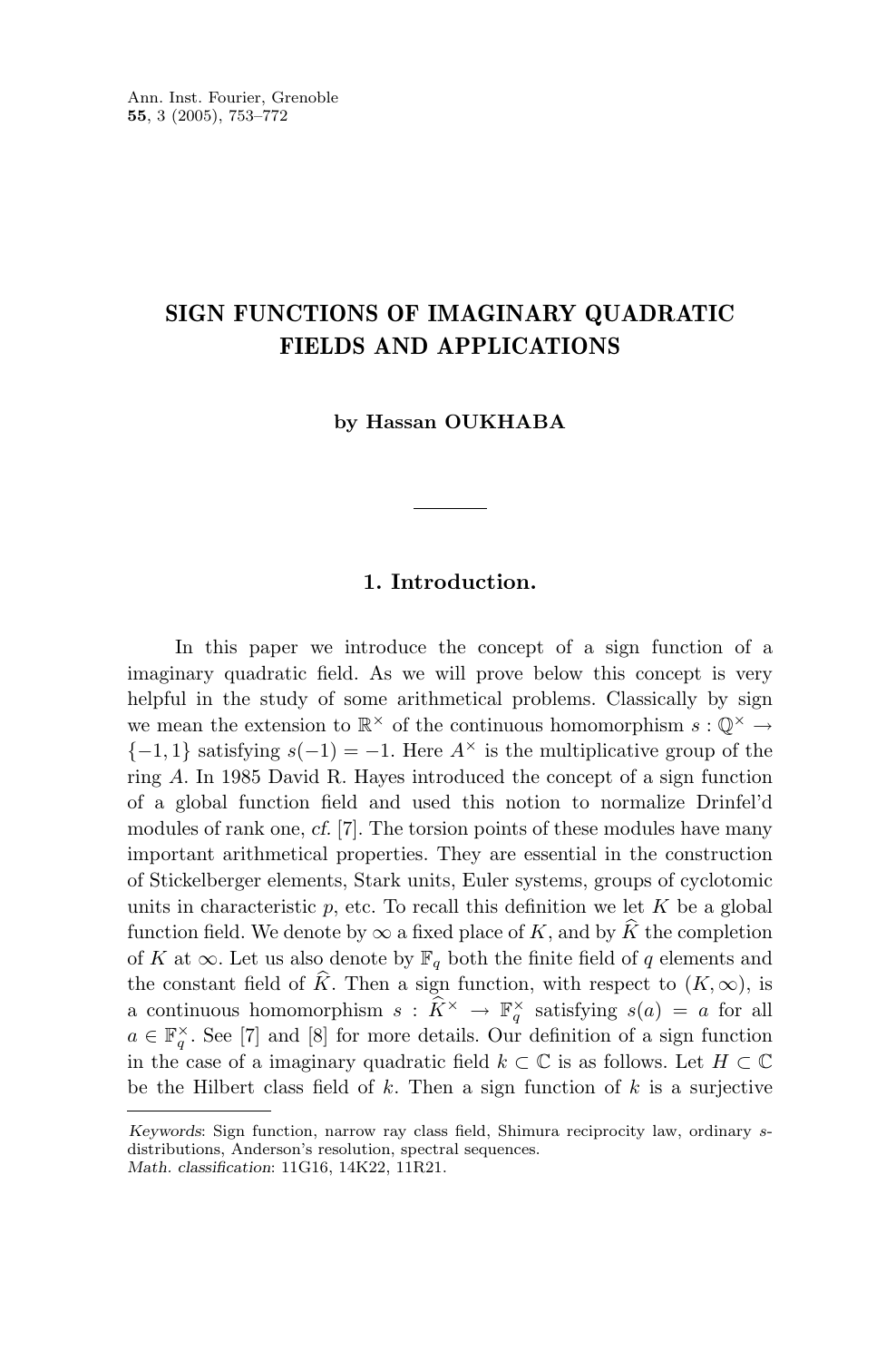group homomorphism  $s : \Lambda_6 \to \mu_H$  satisfying  $s(\mathcal{U}_{12}) = 1$  and such that  $s(\xi) = \xi$  for all  $\xi \in \mu_k$  (see the notation below). As one may check the homomorphism  $\tilde{\kappa}$  :  $\Lambda_6 \to \mu_H$  induced by  $\kappa^{-1}$ , where  $\kappa$  is the character defined by Hajir-Villegas in [6], satisfies all these properties. Hence  $\tilde{\kappa}$  is a sign function of *k*.

In section 2 below we associate to each couple (*s,* m), where *s* is a sign function and m is a non zero integral ideal of *k* prime to 6, a finite abelian extension  $k_{\mathfrak{m},s} \subset \mathbb{C}$  of k. The field  $k_{\mathfrak{m},s}$  is well described by class field theory. In particular  $k_{\mathfrak{m},s}$  contains the ray class field modulo  $\mathfrak{m}$ , which we denote by  $k_{\rm m}$ . The extension  $k_{\rm m,s}/k_{\rm m}$  is cyclic of degree  $w_H$  (resp.  $w_H/w_k$ ) if  $\mathfrak{m} \neq (1)$ (resp  $\mathfrak{m} = (1)$ ). As explained below the properties of the ramification in the extension  $k_{\mathfrak{m},s}/H_s$ , where  $H_s = k_{(1),s}$  lead us to consider  $k_{\mathfrak{m},s}$  as the analog of a cyclotomic number field or a cyclotomic function field as well.

In section 3 we associate to each integral ideal  $\mathfrak{c}$  of  $k$  prime to  $6N(\mathfrak{m})$ an algebraic integer  $\Gamma_{\mathfrak{m}}(\mathfrak{c})$ , which is a root of the Ramachandra invariant, see definition 3.1. The construction of  $\Gamma_{m}(\mathfrak{c})$  involves the Klein function and the eta function of Hajir-Villegas. In Theorem 3.1 we describe the Galois action on  $\Gamma_{\mathfrak{m}}(\mathfrak{c})$ . This is essentially done by using the Shimura reciprocity law. In particular we prove that  $\Gamma_{\mathfrak{m}}(\mathfrak{c}) \in k_{m,s}$ , where  $m = N(\mathfrak{m})$  and *s* is the sign defined by the formula (3.2). In Theorem 3.2 and Corollary 3.1 below we describe the behavior under the norm map of a certain power of  $\Gamma_{\mathfrak{m}}(1)$ . In this we use the distribution law of the Siegel function stated in [12] §2. The result we get is a refinement of the well known Theorem 2 of [17] that gives the norm formulas satisfied by the Ramachandra invariants.

In section 4 we define the level m universal ordinary *s*-distribution  $U_s(\mathfrak{m})$ , in spirit of those considered in [11], [1] or [24]. We give the structure of  $U_s(\mathfrak{m})$  as an abelian group and compute the Tate cohomology groups  $H^n(J, U_s(\mathfrak{m}))$ , where  $J = \text{Gal}(k_{\mathfrak{m},s}/k_{\mathfrak{m}})$ . In this we follow the method of Ouyang, *cf.* [16], which essentially uses Anderson's resolution and related spectral sequences. These cohomology groups naturally appear in many settings. See for instance Anderson's theory of epsilon extensions and it's analog for function fields in [2] and [3]. Let us remark that  $U_s(\mathfrak{m})$  is naturally a  $Gal(k_{m,s}/k)$ -module. It's Galois module structure is closely related to a certain group of elliptic units. This connexion will be made clear in a forthcoming paper in which we extend some results of Ouyang's paper [16] to our case and use them to improve Theorem B of [14].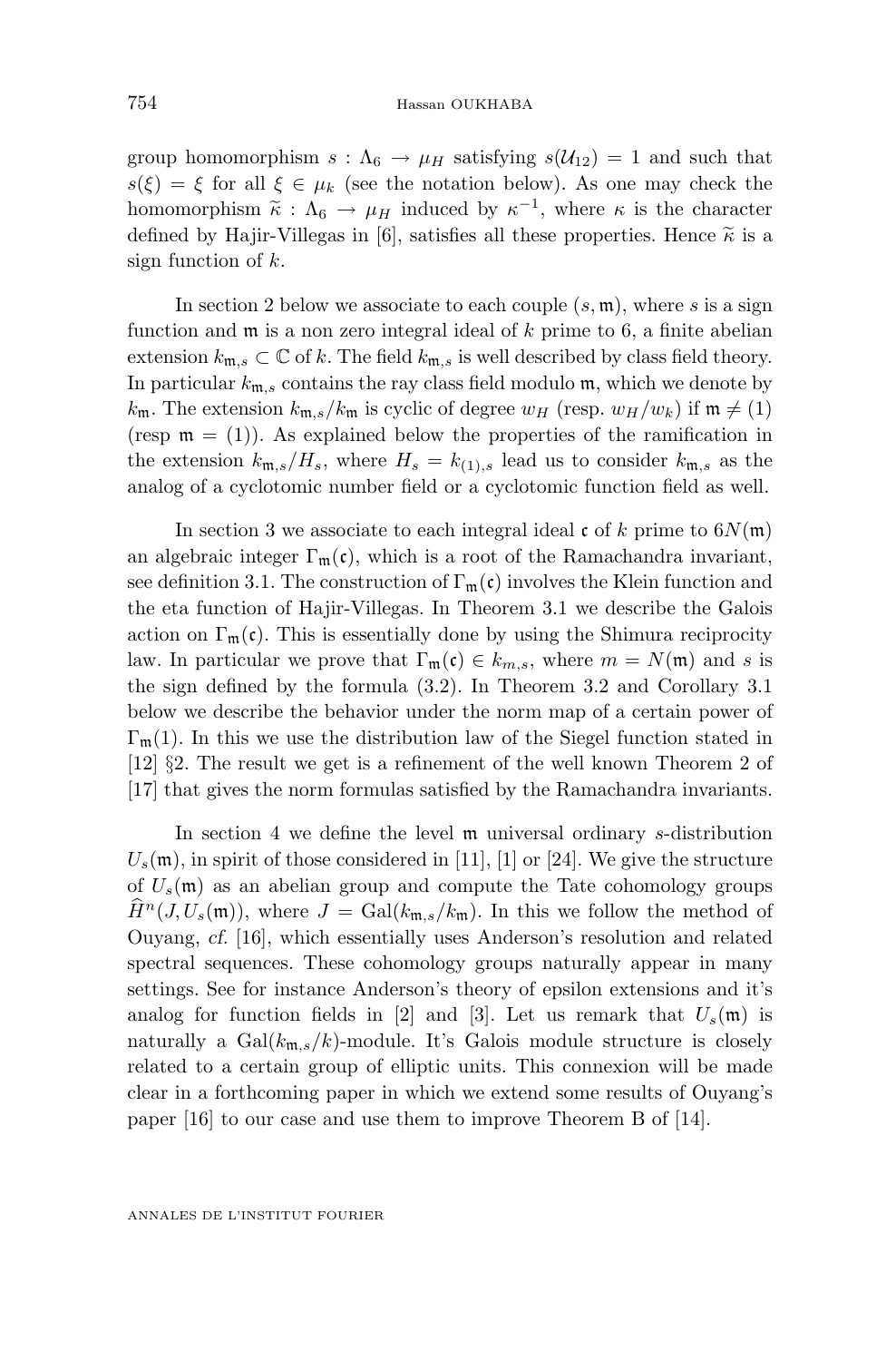#### **1.1. Notations.**

In this subsection we give some of the notation we will use in this paper.

 $k^{ab}$ := the maximal abelian extension of *k* in  $\mathbb{C}$ .

 $\mu_{\infty}$ := The group of roots of unity in  $\mathbb{C}$  and  $\mu_k = \mu_{\infty} \cap k$ .

 $\mathcal{O}_k :=$  the ring of integers of *k* and  $D_k < 0$  the discriminant of *k*.

 $T_0:=$  the monoïde of non-zero integral ideals of  $\mathcal{O}_k$  prime to 6.

 $\overline{T}_0$ := the group of fractional ideals of *k* prime to 6.

 $\Lambda_6$ : the group of elements  $x \in k^*$  that are prime to 6

 $\mathcal{U}_{12}:=\{x\in k^* \text{ such that } x\equiv 1 \mod^{\times} 12\}$ 

Further if  $\mathfrak{n} \in T_0$  then we call  $\mathfrak{n}$  primitive if it is not of the form  $t\mathfrak{u}$ , with  $\mathfrak{u} \in T_0$  and  $2 \leq t \in \mathbb{N}$ . It is always possible to write  $\mathfrak{n} = n_1 \mathfrak{n}'$ , where  $n_1 \in \mathbb{N}^*$  and n' primitive. This decomposition is unique. We will denote the primitive part n' by  $pr(\mathfrak{n})$ . Let  $L \subset k^{ab}$  be a finite abelian extension of *k*. Then we let  $\mu_L = \mu_\infty \cap L$ . If  $\mathfrak{a} \in T_0$  is prime to the conductor of  $L/k$ then we denote by  $(a, L/k)$  the automorphism of  $L/k$  associated to a by the Artin map.

 $I_n :=$  the group of fractional ideals of *k* prime to 6n.

 $\mathcal{U}_n:=\{x\in\Lambda_6\text{ such that }x\equiv 1\text{ mod}^\times\mathfrak{n}\}\$ 

 $\mathcal{R}_{n}:=$  the sub-group of  $I_{n}$  formed of those principal ideals  $x\mathcal{O}_{k}$  with  $x \in \mathcal{U}_n$ 

 $k_n$ :=the ray class field modulo n

 $e_n$ :=the positive generator of  $n \cap \mathbb{Z}$  and  $N(n)$ := the cardinal of  $\mathcal{O}_k/n$ .

 $\overline{\mathfrak{n}}$ : the image of  $\mathfrak{n}$  by the complex conjugation.

 $deg(\mathfrak{n})$ : the number of non zero prime ideals dividing  $\mathfrak{n}$ 

#### **2.** The narrow ray class fields  $k_{m, s}$ .

Let *s* be a sign function. Then for all  $\mathfrak{m} \in T_0$  we define  $\mathcal{R}_{\mathfrak{m},s}$  to be the group of fractional principal ideals  $x\mathcal{O}_k$  such that  $x \in \Lambda_6 \cap \mathcal{U}_m$  and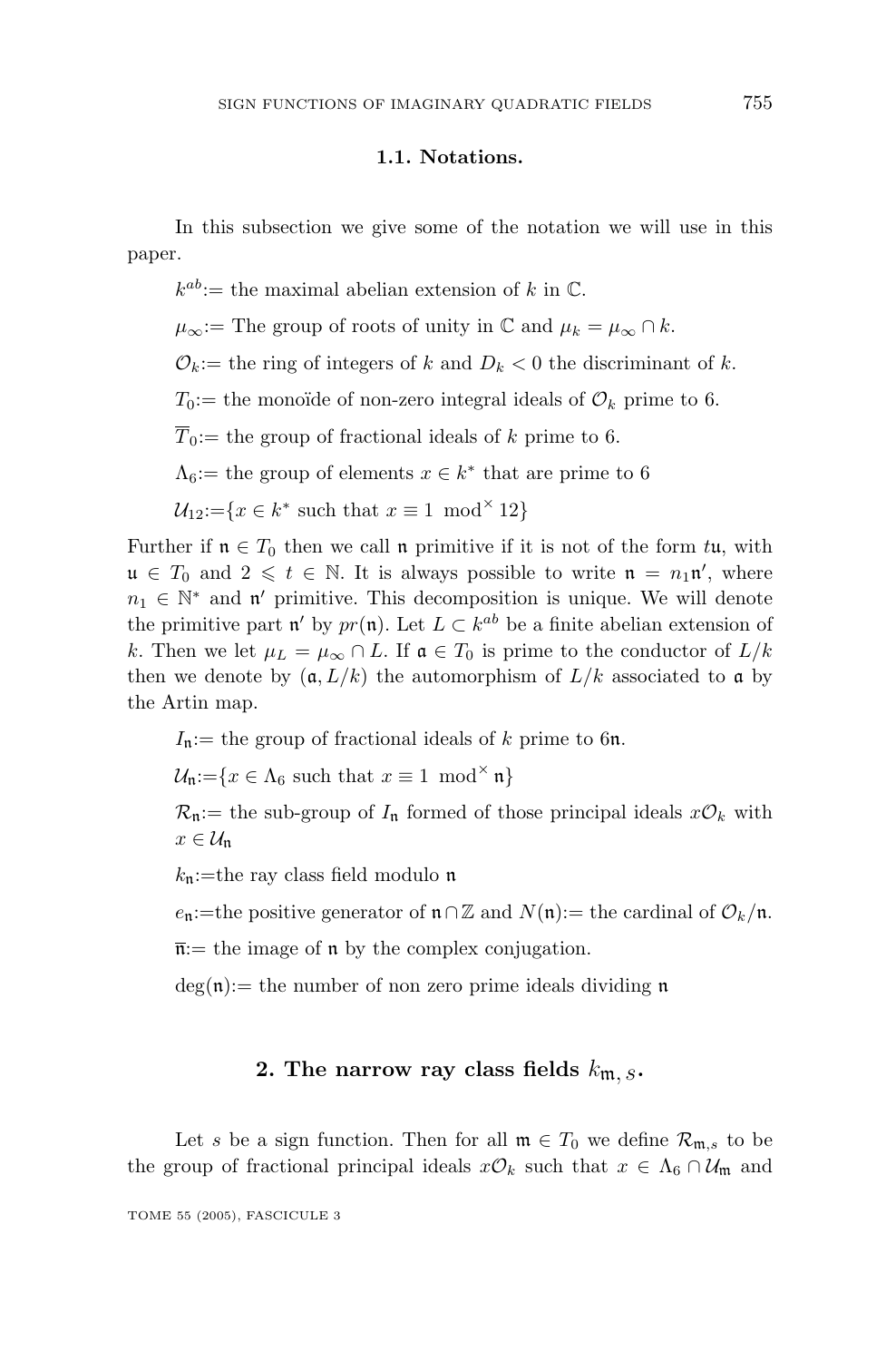$s(x) = 1$ . By class field theory there exists a unique finite abelian extension  $k_{\mathfrak{m},s} \subset \mathbb{C}$  of *k* such that the Artin map gives the isomorphism

$$
\mathrm{Gal}(k_{\mathfrak{m},s}/k)\simeq I_{\mathfrak{m}}/\mathcal{R}_{\mathfrak{m},s}.
$$

If  $\mathfrak{m} \neq (1)$  then the map  $x\mathcal{O}_k \mapsto s(x)$ , where  $x \in \Lambda_6 \cap \mathcal{U}_{\mathfrak{m}}$  induces an isomorphism from  $\mathcal{R}_{m}/\mathcal{R}_{m,s}$  into  $\mu$ <sub>*H*</sub>. In particular the tautologic exact sequence

$$
1\longrightarrow \mathcal{R}_{\mathfrak{m}}/\mathcal{R}_{\mathfrak{m},s}\longrightarrow \mathit{I}_{\mathfrak{m}}/\mathcal{R}_{\mathfrak{m},s}\longrightarrow \mathit{I}_{\mathfrak{m}}/\mathcal{R}_{\mathfrak{m}}\longrightarrow 1
$$

clearly shows that  $k_{\text{m},s}$  is a cyclic extension of  $k_{\text{m}}$  of degree  $w_H$ . Let us put  $H_s = k_{(1),s}$ . Since  $\mathcal{R}_{(1)}/\mathcal{R}_{(1),s}$  is isomorphic to  $\mu_H/\mu_k$  via the map  $x\mathcal{O}_k \mapsto s(x)\mu_k$  for  $x \in \Lambda_6$  we see that  $H_s/H$  is a cyclic extension of degree  $w_H/w_k$ . Moreover for  $\mathfrak{m} \in T_0$  and  $\mathfrak{m} \neq (1)$  we have

$$
\mathrm{Gal}(k_{\mathfrak{m},s}/H_s)\simeq I_{\mathfrak{m}}\cap\mathcal{R}_{(1),s}/\mathcal{R}_{\mathfrak{m},s}\simeq(\mathcal{O}_k/\mathfrak{m})^{\times}.
$$

The inertia group of a prime ideal  $\mathfrak{q}|\mathfrak{m}$  in  $k_{\mathfrak{m},s}/k$  is isomorphic to  $(\mathcal{O}_k/\mathfrak{q}^e)^{\times}$ , where  $\varphi^e$  is the exact power of  $\varphi$  that divide m. In particular Gal( $k_{\text{m},s}/H_s$ ) is the direct product of the inertia groups of the prime ideals  $q/m$ . We call  $k_{\text{m},s}$  the narrow ray class field of k modulo m relative to s. One may consider *k*m*,s* as the analog of a cyclotomic number field or the analog of the narrow ray class field of Hayes. See for instance [8] page 27.

#### **3. A fundamental example.**

Let us recall the definition of the character  $\kappa$  :  $(\mathcal{O}_k/12\mathcal{O}_k)^\times \to \mu_H$ constructed in [6] definition 11. If  $\lambda \in \mathcal{O}_k \cap \Lambda_6$  is such that  $\lambda \mathcal{O}_k$  is primitive then

(3.1) 
$$
\kappa(\lambda) = (-1)^{\frac{N(\lambda)-1}{2}} \frac{1}{\lambda} \frac{\eta^2(\lambda \mathcal{O}_k)}{\eta^2(\mathcal{O}_k)}
$$

where  $N(\lambda) = N(\lambda \mathcal{O}_k)$  and  $\mathfrak{a} \mapsto \eta(\mathfrak{a})$  is the eta function on primitive ideals  $\mathfrak{a} \in T_0$ , *cf.* [6] definition 8.

If  $x \in \mathcal{O}_k \cap \Lambda_6$  then we denote by  $q(x)$  the class of *x* in  $\mathcal{O}_k/12\mathcal{O}_k$ . We extend multiplicatively this definition to obtain a group homomorphism  $q: \Lambda_6 \to (\mathcal{O}_k/12\mathcal{O}_k)^\times$ . In this section we investigate some aspects of the abelian extensions  $k_{\text{m},s}$  where *s* is the sign function satisfying

(3.2) 
$$
s(x) = (-1)^{\frac{N(x)-1}{2}} \kappa(q(x))^{-1}, \text{ for all } x \in \mathcal{O}_k \cap \Lambda_6,
$$

Using the properies of  $\kappa$  one may easily prove that  $s(t)=(-1)^{\frac{t-1}{2}}$  for all positive integer *t* prime to 6.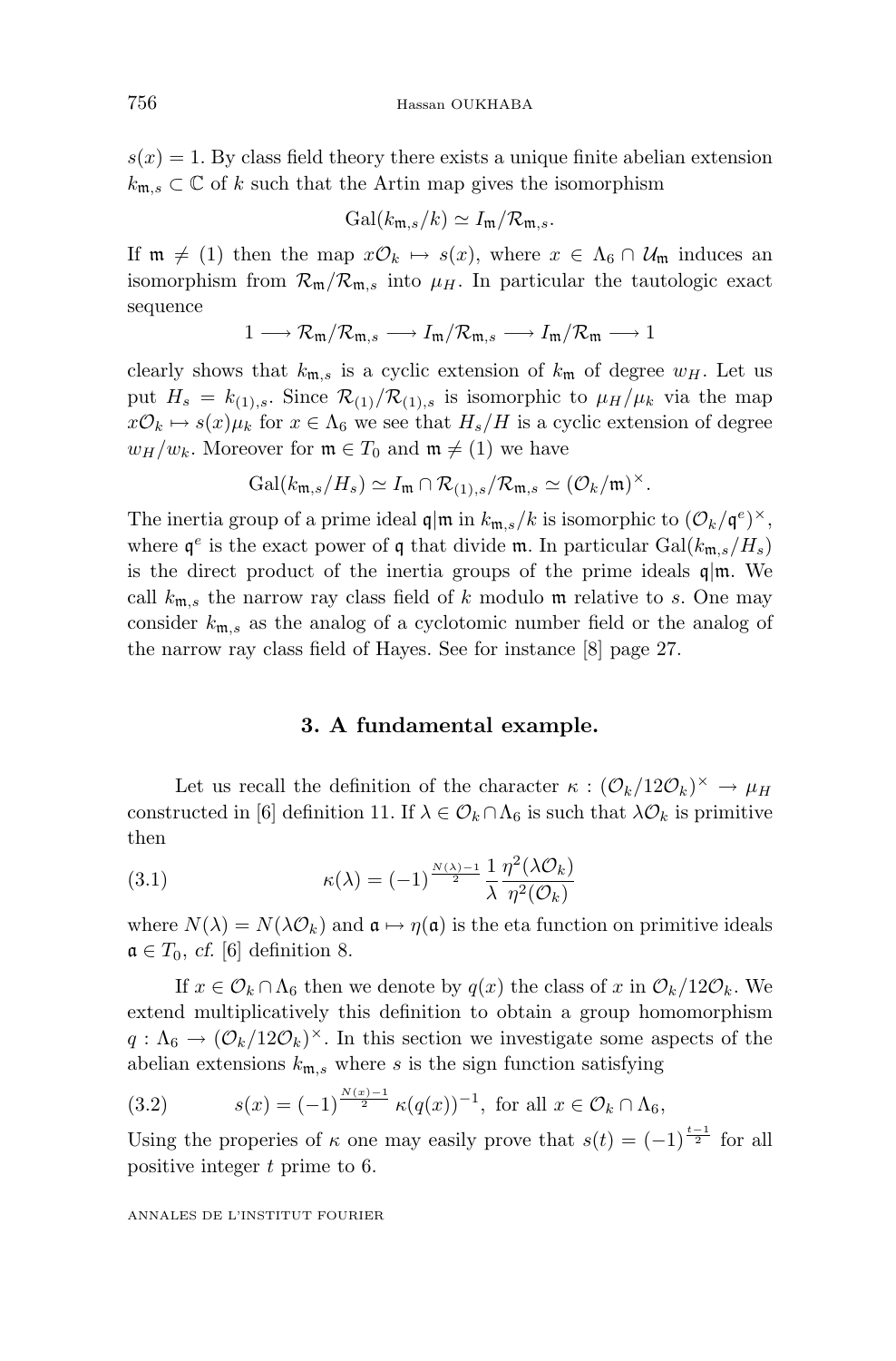Let  $\mathfrak{a} \in T_0$  be a primitive ideal of  $\mathcal{O}_k$ . Let  $\lambda \in \Lambda_6$  and denote by  $\sigma_{\lambda}$ the automorphism of  $k^{ab}/k$  associated to  $\lambda \mathcal{O}_k$  by the Artin map. Then by Proposition 10 (i) of [6] we have

(3.3) 
$$
\frac{\eta^2(\mathcal{O}_k)}{\eta^2(\mathfrak{a})} \in k^{ab} \text{ and } \left(\frac{\eta^2(\mathcal{O}_k)}{\eta^2(\mathfrak{a})}\right)^{\sigma_{\lambda}-1} = s(\lambda)^{N(\mathfrak{a})-1}.
$$

Thus  $\eta^2(\mathcal{O}_k)/\eta^2(\mathfrak{a}) \in H_s$  and  $H_s$  is the extension of *H* generated by all these quotients. Let  $a, b \in T_0$  be primitive ideals of  $\mathcal{O}_k$ , prime to  $D_k$  and such that  $N(\mathfrak{a})$  and  $N(\mathfrak{b})$  are coprime. Then  $\mathfrak{a}\mathfrak{b}$  is primitive. Let us put

(3.4) 
$$
\eta(\mathfrak{a}, \mathfrak{b}) = \frac{\eta(\mathfrak{a})\eta(\mathfrak{b})}{\eta(\mathcal{O}_k)\eta(\mathfrak{a}\mathfrak{b})}.
$$

Then we have

(3.5) 
$$
\eta(\mathfrak{a},\mathfrak{b}) \in H_s \quad \text{and} \quad \eta(\mathfrak{a},\mathfrak{b})^{\sigma_{\lambda}-1} = s(\lambda)^{\frac{1}{2}(N(\mathfrak{a})-1)(N(\mathfrak{b})-1)},
$$

thanks to Theorem 19 (i) of [6].

Let *L* be a lattice of  $\mathbb C$  and let  $(\omega_1, \omega_2)$  be a positive Z-basis of *L*, which means that  $Im(\omega_1/\omega_2) > 0$ , then we denote by  $f(z, L)$  and  $g(z,\omega_1,\omega_2)$  respectively the Klein function and Siegel function as defined in [12], formulas (2.8) and (2.12).

DEFINITION 3.1. — *For all*  $\mathfrak{m}, \mathfrak{c} \in T_0$  *such that*  $\mathfrak{m} \neq (1)$  *and*  $\mathfrak{c}$  *is prime to* 6*N*(m) *we put*

$$
\Gamma_{\mathfrak{m}}(\mathfrak{c})=\frac{-2\pi\mathfrak{f}\big(N(\mathfrak{c}),\mathfrak{m}\overline{\mathfrak{c}}\big)\eta^2\big(pr(\overline{\mathfrak{m}}\,\mathfrak{c})\big)}{e_{\mathfrak{m}\mathfrak{c}}}s(c_1),
$$

*where*  $c_1 \in \mathbb{N}^*$  *is defined by*  $\mathfrak{c} = c_1pr(\mathfrak{c})$ 

PROPOSITION 3.1. — Let us set  $m = N(\mathfrak{m})$ . If  $(\mathfrak{c}, k_{(m),s}/k)$  $(c', k_{(m),s}/k)$  then  $\Gamma_{\mathfrak{m}}(\mathfrak{c}) = \Gamma_{\mathfrak{m}}(\mathfrak{c}').$ 

*Proof.* — Let  $\lambda, \mu \in \Lambda_6 \cap \mathcal{O}_k$  be such that  $\lambda \equiv \mu$  modulo  $N(\mathfrak{m})$ ,  $s(\lambda) = s(\mu)$  and  $\lambda \mathfrak{c} = \mu \mathfrak{c}'$ . Then we have

$$
\lambda \overline{\lambda} f(N(\mathfrak{c}),\mathfrak{m}\overline{\mathfrak{c}}) = f(\lambda \overline{\lambda} N(\mathfrak{c}),\lambda \overline{\lambda} \mathfrak{m}\overline{\mathfrak{c}}) = f(\mu \overline{\mu} N(\mathfrak{c}'),\lambda \overline{\mu} \mathfrak{m}\overline{\mathfrak{c}'}) = \overline{\mu} f(\mu N(\mathfrak{c}'),\lambda \mathfrak{m}\overline{\mathfrak{c}'})
$$

But since  $\lambda, \mu$  are prime to 2 and  $\lambda \equiv \mu$  modulo  $N(\mathfrak{m})$  we also have the equality  $f(\mu N(c'), \lambda m\overline{c'}) = f(\lambda N(c'), \lambda m\overline{c'})$ , thanks to the transformation law (*K*3) of the Klein function in [12] page 232. Thus we have

(3.6) 
$$
\overline{\lambda} f(N(\mathfrak{c}), \mathfrak{m} \overline{\mathfrak{c}}) = \overline{\mu} f(N(\mathfrak{c}'), \mathfrak{m} \overline{\mathfrak{c}'}).
$$

let us set  $\mathfrak{c}_2 = pr(\mathfrak{c})$ ,  $\mathfrak{c}'_2 = pr(\mathfrak{c}')$ ,  $\lambda = \lambda_1 \lambda_2$  and  $\mu = \mu_1 \mu_2$  where  $\lambda_1$  and  $\mu_1$  are positive integers, moreover,  $\lambda_2 \mathcal{O}_k$  and  $\mu_2 \mathcal{O}_k$  are primitive integral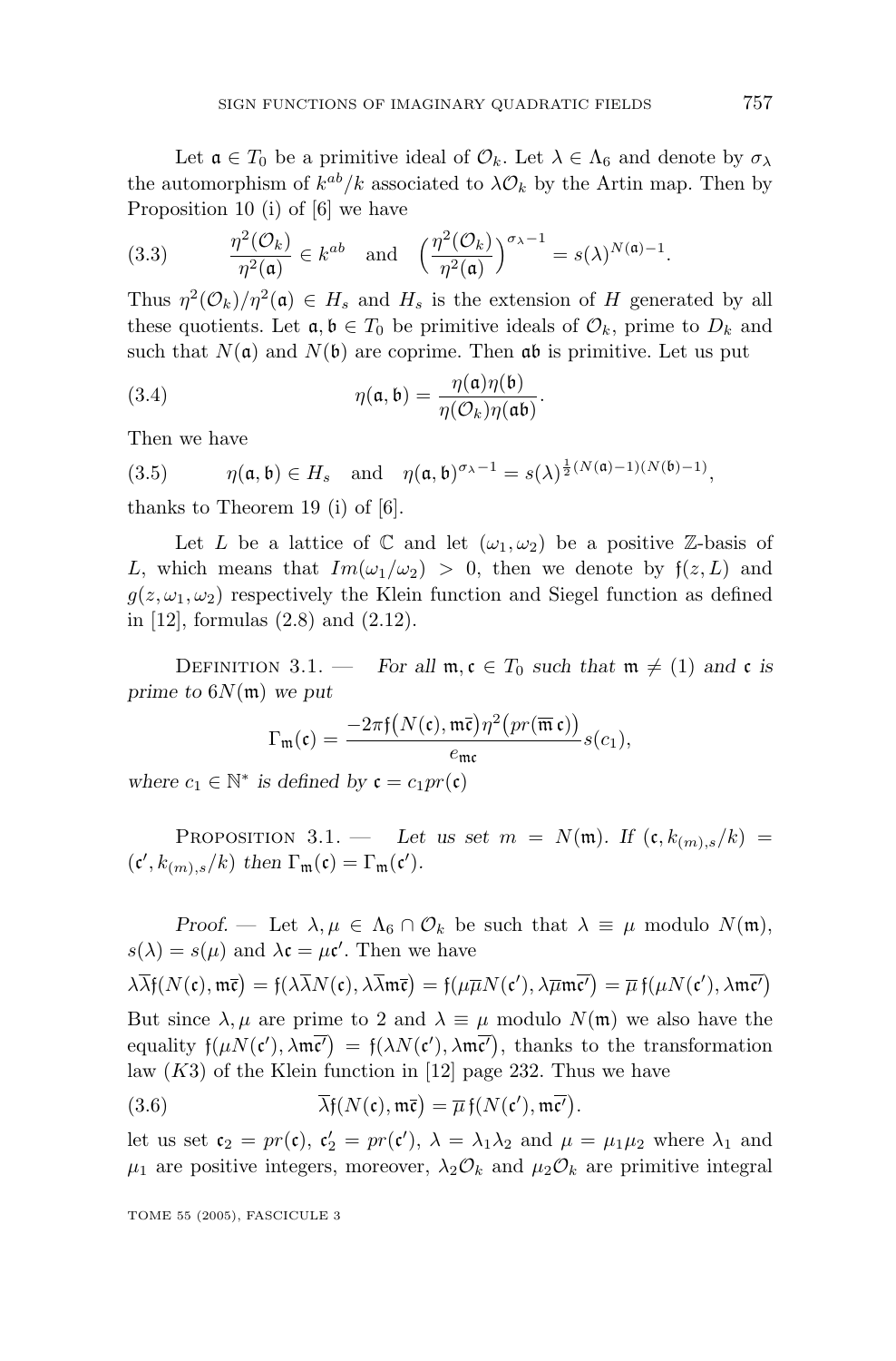ideals. Let us denote by  $\mathfrak d$  the ideal  $pr(\lambda_2 \mathfrak c_2) = pr(\mu_2 \mathfrak c_2')$ . In particular we have

(3.7) 
$$
\frac{\eta^2 \left( pr(\overline{\mathfrak{m}}) \mathfrak{c}_2 \right)}{\eta^2 \left( pr(\overline{\mathfrak{m}}) \mathfrak{c}_2' \right)} = \left[ \frac{\eta^2 (\mathfrak{c}_2)}{\eta^2 (\mathfrak{d})} \frac{\eta^2 (\mathfrak{d})}{\eta^2 (\mathfrak{c}_2')} \right]^{\tau},
$$

where  $\tau = (pr(\overline{\mathfrak{m}}), H_s/k)$ . Let **a** be a primitive integral ideal of  $\mathcal{O}_k$  prime to  $6D_kN(\lambda_2\mathfrak{c}_2)$  and such that  $\mathfrak{a}\mathfrak{c}_2 = \alpha\mathcal{O}_k$  for some  $\alpha \in \mathcal{O}_k$ . Then Proposition 10 (i) of [6] give

(3.8) 
$$
\left[\frac{\eta^2(\mathfrak{c}_2)}{\eta^2(\mathfrak{d})}\right]^{(\mathfrak{a},H_s/k)} = \frac{\eta^2(\alpha \mathcal{O}_k)}{\eta^2((\lambda_2 \alpha/t)\mathcal{O}_k)} = s(\lambda_2/t)t/\lambda_2,
$$

where *t* is the positive integer defined by  $\lambda_2 c_2 = t\mathfrak{d}$ . In the same manner we have

(3.9) 
$$
\left[\frac{\eta^{2}(\mathfrak{c}'_{2})}{\eta^{2}(\mathfrak{d})}\right]^{(\mathfrak{c}'_{2},H/k)^{-1}} = s(\mu_{2}/t')t'/\mu_{2},
$$

with  $\mu_2 c'_2 = t' \mathfrak{d}$ . Now to complete the proof we have just to use the definition 3.1 and the equations  $(3.6), (3.7), (3.8)$  and  $(3.9)$ .

THEOREM 3.1. — Let  $\mathfrak{m}, \mathfrak{c} \in T_0$  be such that  $\mathfrak{m} \neq (1)$  and  $\mathfrak{c}$  is *prime to*  $6N(\mathfrak{m})$ *. Put*  $m = N(\mathfrak{m})$  *and*  $\sigma_{\mathfrak{c}} = (\mathfrak{c}, k_{(m),s}/k)$  *then* 

$$
\Gamma_{\mathfrak{m}}(\mathfrak{c}) \in k_{(m),s}
$$
 and  $\Gamma_{\mathfrak{m}}(\mathfrak{c}) = \Gamma_{\mathfrak{m}}(1)^{\sigma_{\mathfrak{c}}}.$ 

*If*  $\mathfrak{c} = \lambda \mathcal{O}_k$ *, with*  $\lambda \in \mathcal{U}_{(m)}$  *then*  $\Gamma_{\mathfrak{m}}(1)^{\sigma_{\lambda} \mathcal{O}_k} = s(\lambda)^{-m} \Gamma_{\mathfrak{m}}(1)$ *.* 

*Proof. —* By the above proposition 3.1 and Chebotarev theorem we may assume without loss of generality that  $\mathfrak c$  is a prime ideal  $\mathfrak p$  of residual degree 1 in  $k/\mathbb{Q}$  and such that  $\mathfrak{p} \nmid 6D_kN(\mathfrak{m})$ . Let us write  $\mathfrak{m} = m_1pr(\mathfrak{m})$ , where  $m_1$  is a positive integer. Let  $u \in \mathbb{Z}$  be such that  $u \equiv D_k$  modulo 4 and  $u \equiv -\sqrt{D_k}$  modulo  $pr(\mathfrak{m})\bar{\mathfrak{p}}$ . Put  $\alpha = (u + \sqrt{D_k})/2$ ,  $m_2 = N(pr(\mathfrak{m}))$ and  $p = N(\mathfrak{p})$  then  $(\alpha, 1)$  is a positive Z-basis of  $\mathcal{O}_k$ . Moreover we have

$$
pr(\mathfrak{m}) = \mathbb{Z}\alpha + \mathbb{Z}m_2
$$
,  $\overline{\mathfrak{p}} = \mathbb{Z}\alpha + \mathbb{Z}p$  and  $pr(\mathfrak{m})\overline{\mathfrak{p}} = \mathbb{Z}\alpha + \mathbb{Z}pm_2$ .

On the other hand recall that

$$
2\pi i\eta^2(pr(\overline{\mathfrak{m}})\mathfrak{p})=e_{24}(pm_2(-u+3\widetilde{\omega}))\eta^2(\frac{\alpha}{pm_2}),
$$

where  $e_n(z) = e^{\frac{2\pi i z}{n}}$  and  $\tilde{\omega} = \gcd(\frac{w_H}{2}, 2)$ , *cf.* [6] definition 8. The Dedekind  $n^2$  function is given in [12] formula (2.11). Thus we have the identity  $\eta^2$  function is given in [12] formula (2.11). Thus we have the identity

(3.10) 
$$
\Gamma_{\mathfrak{m}}(\mathfrak{p}) = ig(p, m_1 \alpha, e_{\mathfrak{m} \mathfrak{p}}) e_{24}(pm_2(-u+3\widetilde{\omega})).
$$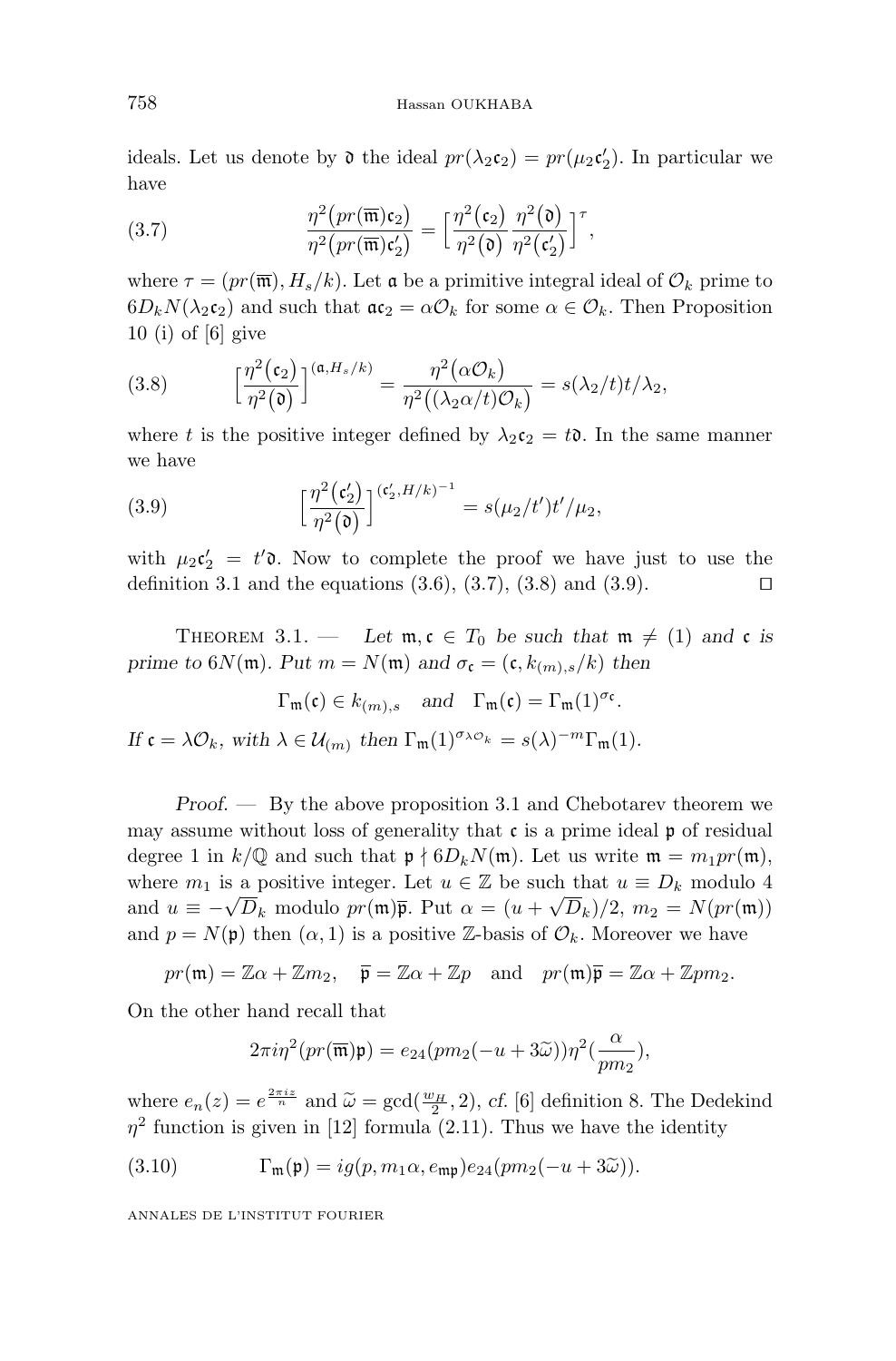Let us also remark that  $\Gamma_m(1) = iq(1, m_1\alpha, e_m)e_{24}(m_2(-u+3\tilde{\omega}))$ . Now we may use the Shimura reciprocity law as stated in [21] Theorem 3. Indeed, it is well known that  $h_1: z \mapsto ig(\frac{1}{e_{\mathfrak{m}}}, z, 1)$  is in  $\mathcal{F}_{12e_{\mathfrak{m}}^2}$ , that is the set of modular functions of level  $12e_{\text{m}}^2$  with Fourier coefficients in  $\mathbb{Q}(\zeta_{12e_{\text{m}}^2})$  at every cusp. Hence by Theorem 3 of loc.cit. we have

 $ig(1, m_1\alpha, e_{\mathfrak{m}}) = h_1(\theta) \in k_{12e_{\mathfrak{m}}^2}$  and  $ig(1, m_1\alpha, e_{\mathfrak{m}})\big)^{\tilde{\sigma}_{\mathfrak{p}}} = [h_1 \circ (pB^{-1})](B\theta)$ where  $\theta = \alpha/m_2$ ,  $\tilde{\sigma}_{\mathfrak{p}} = (\mathfrak{p}, k_{12e_{\mathfrak{m}}^2}/k)$  and  $B = \begin{pmatrix} 1 & 0 \\ 0 & p \end{pmatrix}$ . The operation  $f \circ A$  for  $f \in \mathcal{F}_{\alpha, \beta}$  and *A* an integral matrix of determinant prime to  $12e^2$  is defined  $f \in \mathcal{F}_{12e_{\text{m}}^2}$  and *A* an integral matrix of determinant prime to  $12e_{\text{m}}^2$  is defined in loc.cit. pages 210 and 211. Now we have  $pB^{-1} = \begin{pmatrix} 0 & -1 \\ 1 & 0 \end{pmatrix} \begin{pmatrix} 1 & 0 \\ 0 & p \end{pmatrix} \begin{pmatrix} 0 & 1 \\ -1 & 0 \end{pmatrix}$ . Moreover  $h_1 \circ {0 \choose 1 \ 0} = h_2 : z \mapsto g(\frac{z}{e_{\mathfrak{m}}}, z, 1)$ . On the other hand the function  $z \mapsto g(u_1z + u_2, z, 1)$  has the *q*-expansion

$$
g(u_1z+u_2, z, 1) = -q_z^{B_2(u_1)/2} e_1(u_2(u_1-1)/2)(1-q_u) \prod_{n=1}^{\infty} (1-q_z^n q_u)(1-q_z^n/q_u),
$$

where  $u = u_1 z + u_2, u_1, u_2 \in \mathbb{R}, q_z = e_1(z), q_u = e_1(u)$  and  $B_2(x) =$  $x^2 - x + 1/6$ , *cf.* [13] page 29. In particular the *q*-expansion of  $h_2$  has rational coefficients. Thus we have  $h_2 \circ {1 \choose 0} = h_2$  and  $h_1 \circ (pB^{-1}) = h_1$ . Now since  $e_{24}(m_2(-u+3\tilde{\omega})) \in k_{12}e_{m}^2$  our first conclusion is

 $\Gamma_{\mathfrak{m}}(1) \in k_{12e_{\mathfrak{m}}^2}$  and  $\Gamma_{\mathfrak{m}}(\mathfrak{c}) = \Gamma_{\mathfrak{m}}(1)^{\tilde{\sigma}_{\mathfrak{c}}},$ 

for all integral ideal  $\mathfrak{c}$  prime to  $6N(\mathfrak{m})$ . In order to complete the proof of the theorem we must compute  $\Gamma_{\mathfrak{m}}(1)^{\tilde{\sigma}_{\lambda} \mathcal{O}_k}$  for  $\lambda \in \mathcal{O}_k \cap \mathcal{U}_{(m)}$ . Let  $\mathfrak{c} = \lambda \mathcal{O}_k = c_1 pr(\mathfrak{c})$ . The equation  $(K2)$  and the transformation law  $(K3)$ of the Klein function in [12] give

$$
\Gamma_{\mathfrak{m}}(1)^{\tilde{\sigma}_{\lambda} \sigma_{k}} = \Gamma_{\mathfrak{m}}(\lambda \mathcal{O}_{k}) = \frac{-2\pi f(\lambda \overline{\lambda}, \overline{\lambda} \mathfrak{m}) \eta^{2} (pr(\lambda \overline{\mathfrak{m}}))}{e_{\mathfrak{c}} e_{\mathfrak{m}} s(c_{1})}
$$
\n
$$
= \frac{-2\pi c_{1} f(\lambda, \mathfrak{m}) \eta^{2} (pr(\lambda \overline{\mathfrak{m}}))}{\lambda e_{\mathfrak{m}}} s(c_{1})}
$$
\n
$$
= \frac{-2\pi c_{1} f(1, \mathfrak{m}) \eta^{2} (pr(\lambda \overline{\mathfrak{m}}))}{\lambda e_{\mathfrak{m}}} s(c_{1})}
$$
\n
$$
= \frac{c_{1}}{\lambda} \frac{\eta^{2} (pr(\lambda \overline{\mathfrak{m}}))}{\eta^{2} (pr(\overline{\mathfrak{m}}))} \Gamma_{\mathfrak{m}}(1) s(c_{1})
$$
\n
$$
= \left(\frac{1}{\mu} \frac{\eta^{2} (\mu \mathcal{O}_{k})}{\eta^{2} (\mathcal{O}_{k})}\right)^{r} s(c_{1}) \Gamma_{\mathfrak{m}}(1) = s(\lambda)^{-m} \Gamma_{\mathfrak{m}}(1)
$$

where  $\tau = (pr(\overline{\mathfrak{m}}), H_s/k)$  and  $\mu = \lambda/c_1$ . The sixth equality is an application of Proposition 10 (*i*) in [6]. The proof of the theorem is now complete.  $\Box$ 

*Remark 3.1*. — Here we draw the attention of the reader that the computation of the congugates of  $g(1, \omega_1, \omega_2)$ , where  $(\omega_1, \omega_2)$  is any Z-basis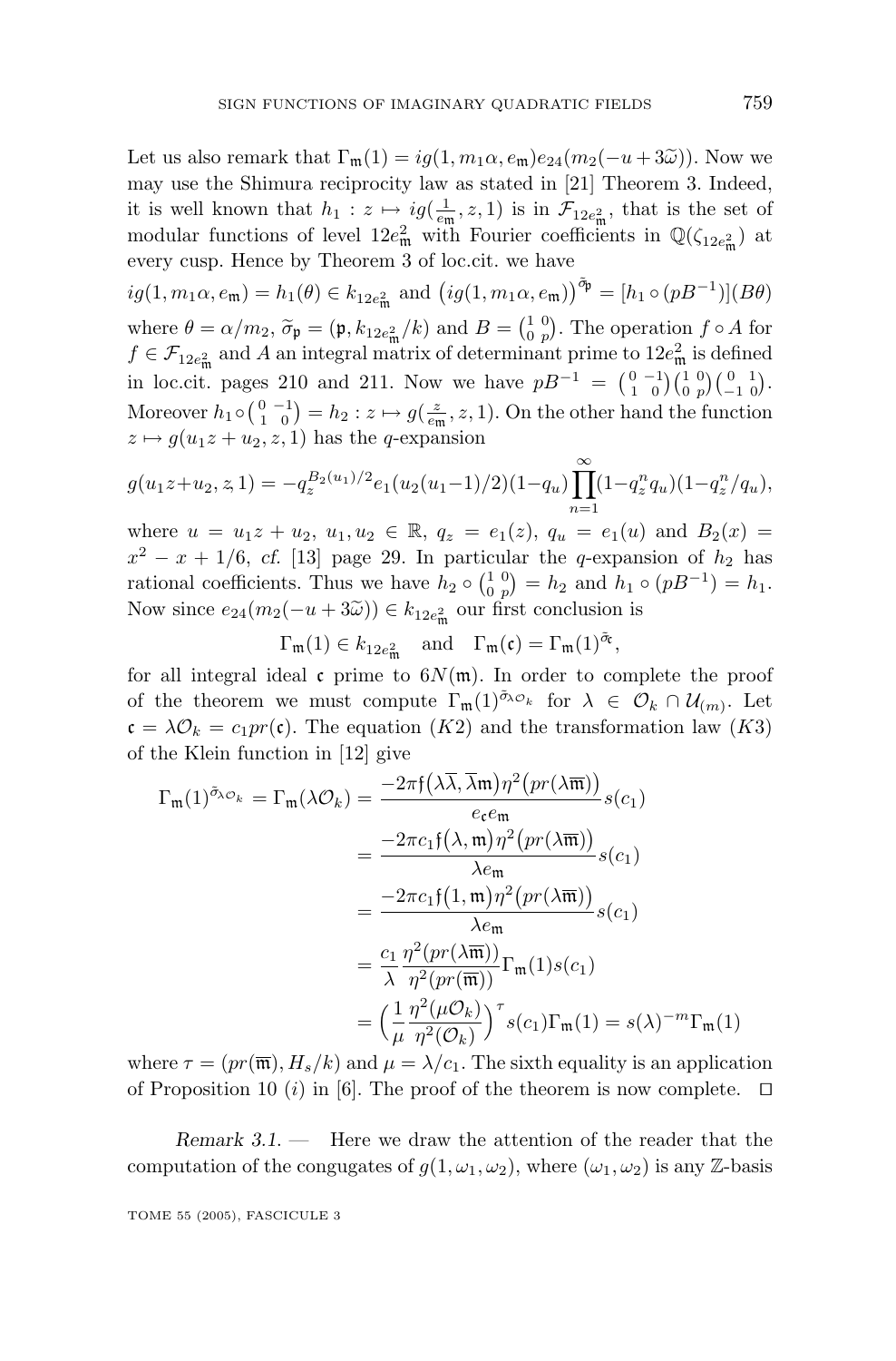of the ideal m with  $\Im(\omega_1/\omega_2) > 0$ , is already made by several authors even in the case  $\mathfrak m$  is not prime to 6. See for instance  $Satz(1.1)$  in [19] or the Corollaire in page 228 of[18]. Perhaps the most recent such computations are those made by A. Hayward in his thesis, *cf.* [9] Proposition 5.2 and Corollary 5.3. What is really new here is the fact that we succeded in defining invariants by using the algebraic numbers  $g(1, \omega_1, \omega_2)$  which depend on the Z-basis of m.

Let us put

(3*.*11) <sup>Γ</sup>- ${\bf m}({\mathfrak{c}})=\big(\Gamma_{{\mathfrak{m}}}({\mathfrak{c}})\big)^{e_{{\mathfrak{m}}}},$ where  $\mathfrak m$  and  $\mathfrak c$  are as in the above theorem 3.1.

One may prove that

(3*.*12) <sup>Γ</sup>- $\mathbf{m}(1) \in k_{\mathfrak{m},s}$  and  $\mathbf{\hat{\Gamma}}_{\mathfrak{m}}(1)^{\sigma_{\lambda}\mathcal{O}_{k}} = s(\lambda)^{-m_{1}} \mathbf{\hat{\Gamma}}_{\mathfrak{m}}(1),$ for all  $\lambda \in \mathcal{O}_k \cap \mathcal{U}_m$  prime to  $N(m)$ . The proof is similar to that of theorem 3.1. One has just to remark the following. If  $\lambda \in \mathcal{O}_k \cap \mathcal{U}_{m}$  then  $f(\lambda, m)^{em} = f(1, m)^{em}$ . In particular we have

(3.13)  $k_{(N(\mathfrak{m})),s} = k_{(N(\mathfrak{m}))}(\Gamma_{\mathfrak{m}}(1))$  and  $k_{\mathfrak{m},s} = k_{\mathfrak{m}}(\Gamma_{\mathfrak{m}}(1)).$ Let us remark that  $(3.12)$  is the analog of formula  $(16.4)$  of  $[8]$ .

THEOREM 3.2. — Let **n** and **q** be ideals in  $T_0$  such that **q** is a prime *ideal. Let us put*  $\mathfrak{m} = \mathfrak{n}\mathfrak{q}$ ,  $E = k_{\mathfrak{m},s}$  *and*  $F = k_{\mathfrak{n},s}$ *. Then we have* 

$$
(3.14) \quad N_{E/F}(\widehat{\Gamma}_{\mathfrak{m}}(1)) = \begin{cases} s(e_{\mathfrak{q}}) \big( \widehat{\Gamma}_{\mathfrak{n}}(1) \big)^{\frac{e_{\mathfrak{m}}}{e_{\mathfrak{n}}}} & \text{if } \mathfrak{q}|\mathfrak{n}, \\ \big( \widehat{\Gamma}_{\mathfrak{n}}(1) \big)^{(1 - (\mathfrak{q}, F/k)^{-1}) \frac{e_{\mathfrak{m}}}{e_{\mathfrak{n}}}} & \text{if } \mathfrak{q} \nmid \mathfrak{n} \text{ and } \mathfrak{n} \neq (1) \\ s(e_{\mathfrak{q}}) \big( e_{\mathfrak{q}} \frac{\eta^2(\mathcal{O}_k)}{\eta^2(pr(\overline{\mathfrak{q}}))} \big)^{e_{\mathfrak{q}}} & \text{if } \mathfrak{n} = (1) \end{cases}
$$

*Proof.* — Let us choose  $\alpha = (u + \sqrt{D_k})/2 \in \mathcal{O}_k$ , as we did in the proof of theorem 3.1, such that

 $\mathcal{O}_k = \mathbb{Z}\alpha + \mathbb{Z}, \quad pr(\mathfrak{n}) = \mathbb{Z}\alpha + \mathbb{Z}n_2 \quad \text{and} \quad pr(\mathfrak{m}) = \mathbb{Z}\alpha + \mathbb{Z}m_2.$ Also let us fix *X* a set of elements  $\lambda \in \mathcal{O}_k$  prime to  $6N(\mathfrak{m})$  such that  $\lambda \equiv 1$ modulo 12n, and  $\lambda \mathcal{O}_k$  is primitive. Moreover the map  $\lambda \mapsto (\lambda \mathcal{O}_k, E/k)$  is a bijection from *X* to  $Gal(E/F)$ . If  $\lambda \in X$  then we have

$$
\Gamma_{\mathfrak{m}}(1)^{\sigma_{\lambda}\phi_{k}} = \Gamma_{\mathfrak{m}}(\lambda \mathcal{O}_{k}) = \frac{-2\pi f(\lambda, \mathfrak{m})\eta^{2}(\lambda pr(\overline{\mathfrak{m}}))}{\lambda e_{\mathfrak{m}}}
$$

$$
= \frac{1}{\lambda} \Big(\frac{\eta^{2}(\lambda \mathcal{O}_{k})}{\eta^{2}(\mathcal{O}_{k})}\Big)^{\tau} \frac{-2\pi f(\lambda, \mathfrak{m})\eta^{2}(pr(\overline{\mathfrak{m}}))}{e_{\mathfrak{m}}}
$$

$$
= s(\lambda)^{-m} ig(\lambda, m_{1}\alpha, e_{\mathfrak{m}})e_{24}(m_{2}(-u+3\tilde{\omega}))
$$

$$
= ig(\lambda, m_{1}\alpha, e_{\mathfrak{m}})e_{24}(m_{2}(-u+3\tilde{\omega}))
$$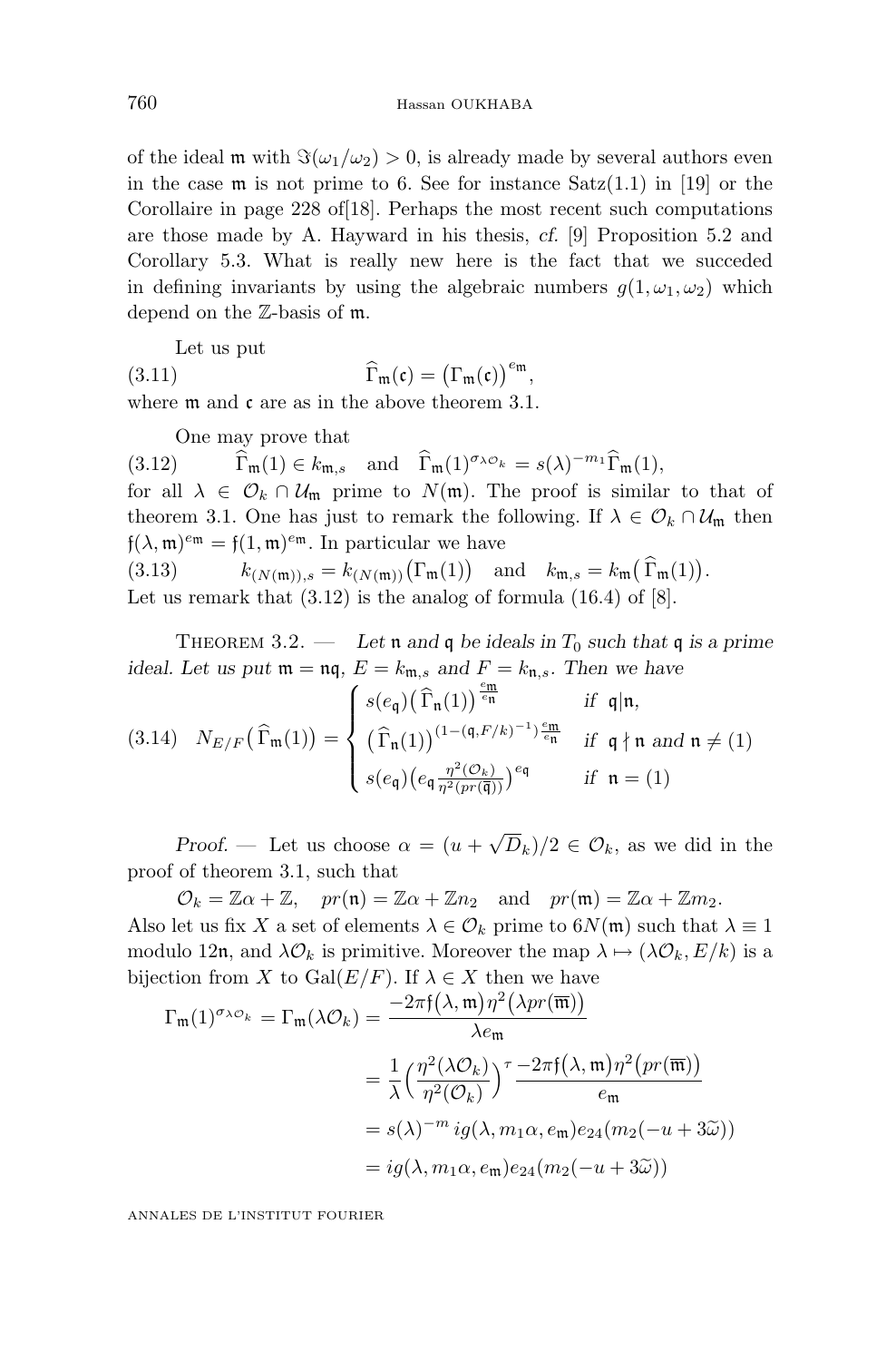where  $\tau = (pr(\overline{\mathfrak{m}}), H/k)$ . Now, for each  $\lambda \in X$  there is unique non negative integers  $a_{\lambda}$  and  $b_{\lambda}$  satisfying  $0 \le a_{\lambda} < m_1/n_1$ ,  $0 \le b_{\lambda} < e_{\mathfrak{m}}/e_{\mathfrak{n}}$  and such that  $\lambda - (1 + a_{\lambda}n_1\alpha + b_{\lambda}e_n) \in \mathfrak{m}$ . Let us put  $\nu(a_{\lambda},b_{\lambda}) = -1$  if  $2|a_{\lambda}$  and  $2 \nmid b_{\lambda}$ , and  $\nu(a_{\lambda},b_{\lambda})=1$  otherwise. Then we have  $f(\lambda,\mathfrak{m})^{em}$  =  $f(1 + a_\lambda n_1 \alpha + b_\lambda e_\mathfrak{n}, \mathfrak{m})^{e_\mathfrak{m}} \nu(a_\lambda, b_\lambda)$  by the transformation law  $(K_3)$  in [12]. This implies

(3.15) 
$$
N_{E/F}(\widehat{\Gamma}_{\mathfrak{m}}(1)) = (i)^{e_{\mathfrak{m}}[E:F]} \Upsilon \Theta \prod_{\lambda \in X} g(1 + a_{\lambda}n_1\alpha + b_{\lambda}e_{\mathfrak{n}}, m_1\alpha, e_{\mathfrak{m}})^{e_{\mathfrak{m}}},
$$

where  $\Upsilon = \prod_{\lambda \in X} \nu(a_{\lambda}, b_{\lambda})$  and  $\Theta = (e_{24}(m_2(-u+3\tilde{\omega})))^{e_{\mathfrak{m}}[E:F]}$ . We have

$$
\Theta = \begin{cases} \left( e_{24}(n_2(-u+3\widetilde{\omega})) \right)^{e_{\mathfrak{m}}} & \text{if } \mathfrak{q}|\mathfrak{n}, \\ \left( e_{24}(n_2(-u+3\widetilde{\omega})) \right)^{e_{\mathfrak{m}}(1-(\mathfrak{q},F/k)^{-1})} & \text{if } \mathfrak{q} \nmid \mathfrak{n}. \end{cases}
$$

Moreover, if  $\mathfrak{q}|\mathfrak{n}$  then the map  $\lambda \mapsto (a_{\lambda}, b_{\lambda})$  is a bijection from X to the set  $Σ$  of couples  $(x, y)$  with  $x \in \{0, ..., \frac{m_1}{n_1} - 1\}$  and  $y \in \{0, ..., \frac{e_m}{e_n} - 1\}$ . In particular we have

$$
\prod_{\lambda \in X} g(1 + a_{\lambda} n_1 \alpha + b_{\lambda} e_{\mathfrak{n}}, m_1 \alpha, e_{\mathfrak{m}}) = \varepsilon(1) g(1, n_1 \alpha, e_{\mathfrak{n}})
$$

thanks to Theorem 2.2 (b) of [12], where  $\varepsilon(1)$  is the root of unity defined in Theorem 2.2 (a) of loc. cit. We have

(3.16) 
$$
(\varepsilon(1))^{\varepsilon m} = e_8 \Big(e_m \big(3N(\mathfrak{q}) + \frac{m_1}{n_1} - \frac{e_m}{e_n} - 3\big)\Big)e_4\Big(\frac{e_m}{e_n} - N(\mathfrak{q})\Big).
$$

On the other hand the integers  $U = \frac{m_1}{n_1}$  and  $V = \frac{e_m}{e_n}$  are such that

(3.17) 
$$
\Upsilon = \prod_{(x,y)\in\Sigma} \nu(x,y) = (-1)^{\left(\frac{U+1}{2}\right)\left(\frac{V-1}{2}\right)} = e_8 \Big(e_{\text{m}}\big(N(\mathfrak{q}) - \frac{m_1}{n_1} + \frac{e_{\text{m}}}{e_{\text{n}}} - 1\big)\Big).
$$

This completes the proof of the theorem in case  $\mathfrak{q}|\mathfrak{n}$ . If  $\mathfrak{q} \nmid \mathfrak{n}$  there exists a unique  $(x_0, y_0) \in \Sigma$  such that  $\mu := 1 + x_0 n_1 \alpha + y_0 e_n \in \mathfrak{q}$ . The map  $\lambda \mapsto (a_{\lambda}, b_{\lambda})$  is a bijection from *X* to  $\Sigma - \{((x_0, y_0)\}\)$ . Let us put

$$
A = \Upsilon \prod_{\lambda \in X} g(1 + a_{\lambda} n_1 \alpha + b_{\lambda} e_{\mathfrak{n}}, m_1 \alpha, e_{\mathfrak{m}}).
$$

Then we have

$$
A = \begin{cases} \Upsilon \nu(x_0, y_0) \varepsilon(1) \frac{g(1, n_1 \alpha, e_{\mathfrak{n}})}{\nu(x_0, y_0) g(\mu, m_1 \alpha, e_{\mathfrak{m}})} & \text{if } \mathfrak{n} \neq (1) \\ \Upsilon \varepsilon(1) \lim_{z \to 1} \frac{\mathfrak{f}(z, \mathcal{O}_k)}{\mathfrak{f}(z + \mu - 1, \mathfrak{q})} \frac{\eta^2(\alpha)}{\eta^2(\frac{m_1 \alpha}{e_{\mathfrak{m}}})} \frac{1}{e_{\mathfrak{m}}} & \text{if } \mathfrak{n} = (1) \end{cases}
$$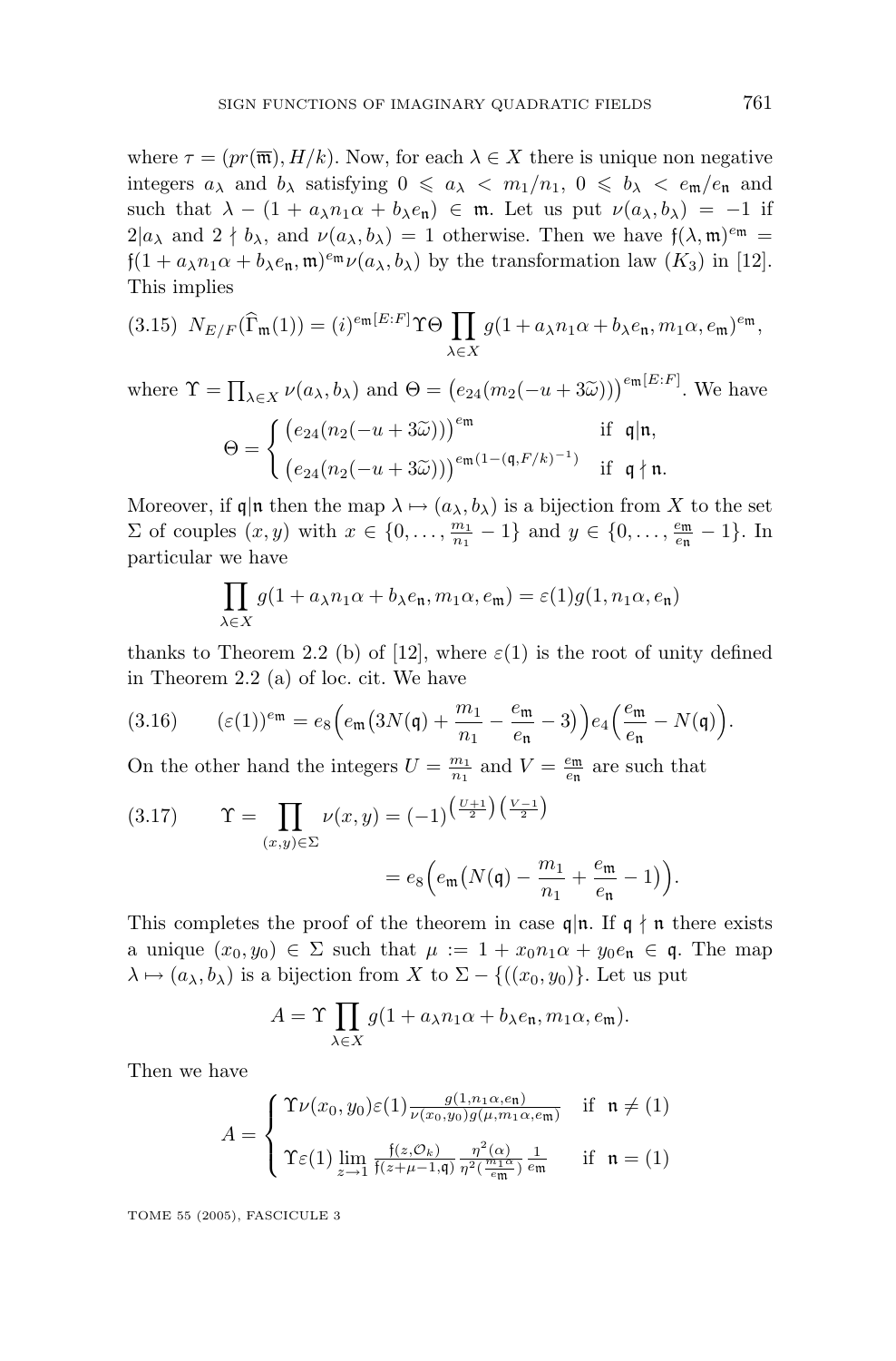by Theorem 2.2 (b) of [12]. Now suppose  $\mathfrak{n} \neq (1)$  and fix an ideal c of  $\mathcal{O}_k$ prime to  $6N(\mathfrak{n})$  such that  $\mathfrak{q}c$  is principal generated by  $\lambda \in \mathcal{O}_k$  satisfying  $\lambda \equiv 1$  modulo 12n. Moreover, if  $\overline{q} \nmid n$  we suppose that  $\lambda \in e_{q} \mathcal{O}_{k}$  and  $\lambda/e_{q}$ is prime to  $6N(\mathfrak{q})$ . Let us also choose our  $\alpha$  such that  $u \equiv -\sqrt{D_k}$  modulo  $pr(\overline{\mathfrak{n}\mathfrak{c}})$  and put  $\rho = (\mathfrak{q}, F/k)$ . The two identities

$$
\mathfrak{f}(\mu,\mathfrak{m})^{em} = \mathfrak{f}(\lambda,\mathfrak{m})^{em} \nu(x_0,y_0) \text{ and } \overline{\lambda} \mathfrak{f}(\lambda,\mathfrak{m}) = N(\mathfrak{q}) \mathfrak{f}(N(\mathfrak{c}),\mathfrak{n}\overline{\mathfrak{c}}),
$$

which are easy to check then imply

$$
\left(ig(\mu, m_1\alpha, e_{\mathfrak{m}})\nu(x_0, y_0)\left(e_{24}(n_2(-u+3\widetilde{\omega}))\right)^{\rho^{-1}}\right)^{e_{\mathfrak{m}}} = \widehat{\Gamma}_{\mathfrak{n}}(\mathfrak{c})^{\frac{e_{\mathfrak{m}}}{e_{\mathfrak{n}}}Q^{e_{\mathfrak{m}}}
$$

where

$$
Q = s(c_1) \frac{N(\mathfrak{q}) e_{\mathfrak{n} \mathfrak{c}}}{\overline{\lambda} e_{\mathfrak{m}}} \frac{\eta^2(pr(\overline{\mathfrak{m}}))}{\eta^2(pr(\overline{\mathfrak{n}} \mathfrak{c}))} = \begin{cases} s(e_{\mathfrak{q}}) & \text{if } \overline{\mathfrak{q}} \nmid \mathfrak{n} \\ 1 & \text{if } \overline{\mathfrak{q}} \mid \mathfrak{n}. \end{cases}
$$

Since  $\Upsilon \nu(x_0, y_0)$  is equal to the term on the right of (3.17) the theorem is proved in case  $\mathfrak{n} \neq (1)$  and  $\mathfrak{q} \nmid \mathfrak{n}$ . If  $\mathfrak{n} = (1)$  then we deduce from  $(K_3)$ and Proposition 2.5 of [12] the limit  $\lim_{z \to 1} \frac{f(z, O_k)}{f(z + \mu - 1, q)} = \nu(x_0, y_0)$ , and this concludes the proof of the theorem in all cases.  $\Box$ 

Let us associate to a prime ideal  $\mathfrak{q}$  in  $T_0$  the number  $\chi(\mathfrak{q}) = s(e_{\mathfrak{q}})$ . Then extend  $\chi$  by multiplicativity to all ideals  $\mathfrak{m} \in T_0$  and set

(3.18) 
$$
\ddot{\Gamma}_{\mathfrak{m}}(\mathfrak{c}) = \chi(\mathfrak{m}) \widehat{\Gamma}_{\mathfrak{m}}(\mathfrak{c}).
$$

Then we have

COROLLARY 3.1. — Let **n** and **q** be ideals in  $T_0$  such that **q** is a *prime ideal. Let us put*  $\mathfrak{m} = \mathfrak{n} \mathfrak{q}$ ,  $E = k_{\mathfrak{m},s}$  *and*  $F = k_{\mathfrak{n},s}$ *. Then we have* 

$$
N_{E/F}\left(\ddot{\Gamma}_{\mathfrak{m}}(1)\right) = \begin{cases} \left(\ddot{\Gamma}_{\mathfrak{n}}(1)\right)^{\frac{\epsilon_{\mathfrak{m}}}{\epsilon_{\mathfrak{n}}}} & \text{if } \mathfrak{q}|\mathfrak{n}, \\ \left(\ddot{\Gamma}_{\mathfrak{n}}(1)\right)^{(1-(\mathfrak{q},F/k)^{-1})\frac{\epsilon_{\mathfrak{m}}}{\epsilon_{\mathfrak{n}}}} & \text{if } \mathfrak{q} \nmid \mathfrak{n} \text{ and } \mathfrak{n} \neq (1) \\ s(\mathfrak{e}_{\mathfrak{q}}) \big(\mathfrak{e}_{\mathfrak{q}} \frac{\eta^2(\mathcal{O}_k)}{\eta^2(pr(\overline{\mathfrak{q}}))}\big)^{\epsilon_{\mathfrak{q}}} & \text{if } \mathfrak{n} = (1). \end{cases}
$$

#### **4. The universal ordinary s-distribution** U*s***.**

Let *s* be a sign function. Then the map  $\xi x \mapsto \xi s(x)$  for  $\xi \in \mu_H$  and  $x \in \Lambda_6$ , is a well defined homomorphism from  $\mu_H \Lambda_6$  to the group  $\mu_H$ . It coincides with *s* (resp. the identity map) when restricted to  $\Lambda_6$  (resp.  $\mu$ <sup>H</sup>). This homomorphism will also be noted *s*. In this  $\S$  we define both the universal ordinary s-distribution  $U_s$  and the level  $\mathfrak m$  universal ordinary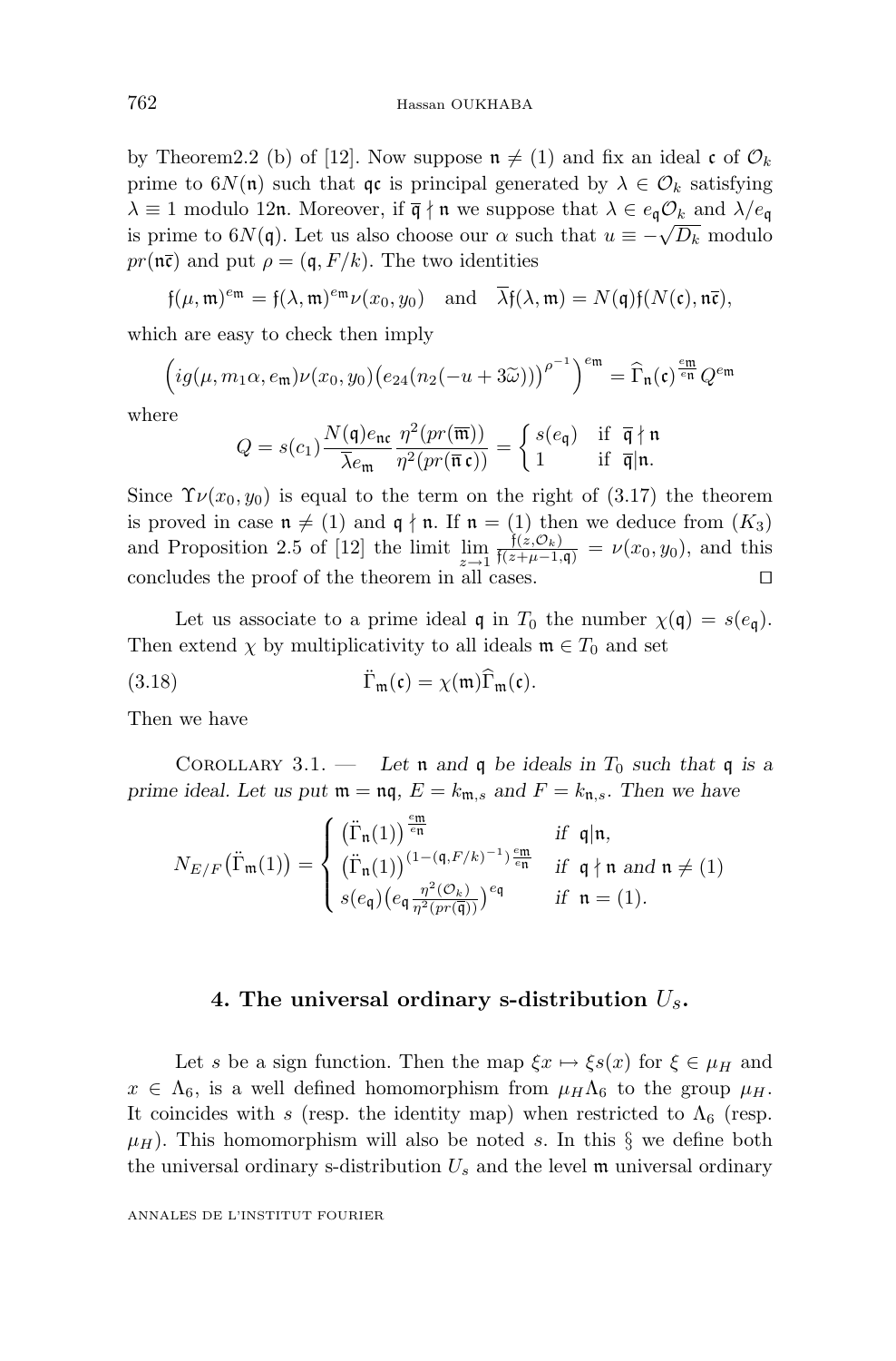s-distribution denoted by  $U_s(\mathfrak{m})$ , where  $\mathfrak{m} \in T_0$ . We give some of their properties. The first definition we propose below for  $U_s$  and  $U_s(\mathfrak{m})$  follows the construction of G. Anderson in [1], section 3. Recall that the main goal of [1] is to study the Galois-module structure of the sign-cohomology of the modules appeared in the course of Yin's calculation of the unit index, *cf.* [22]and [23]. The approach of G. Anderson is based on the use of Farrell-Tate theory which extends the theory of Tate cohomology of finite groups to groups of finite virtual cohomological dimension. He also introduces a certain double complex to compute this cohomology. The Anderson's double complex turns out to be a powerful means for other cohomological computations like those made in [15].

Of course we have to make some adaptation of the definitions used in [1] subsections 3.2 and 3.3. But we will keep almost all the notations of Anderson.

By a lattice we mean a set  $W = \xi \mathfrak{c}$ , where  $\xi \in \mu_H$  and  $\mathfrak{c} \in \overline{T}_0$ . Two lattices  $W_1$  and  $W_2$  are homothetic if  $W_2 = \lambda W_1$ , with  $\lambda \in \mu_H \Lambda_6$  and is positive, *i.e.* such that  $s(\lambda) = 1$ . A lattice translate is a set  $x + W$ , where  $x \in \mu_H \Lambda_6$  and *W* is a lattice. Two lattice translate  $x_1 + W_1$  and  $x_2 + W_2$  are homothetic if there exists a positive  $\alpha \in \mu_H \Lambda_6$  such that  $W_2 = \alpha W_1$  and  $\alpha x_1 - x_2 \in W_2$ . We say that  $x + W$  is torsion if the ideal  $\mathfrak{m} = x^{-1}W \cap \mathcal{O}_k$ is nonzero. In this case  $x + W$  is said to be torsion of order m. Note that m is necessarily prime to 6. We let Ξ be the set of homothety classes of torsion lattice translates. We denote the homothety class of a torsion lattice translate  $x + W$  by [x+W].

For each ideal  $\mathfrak{m} \in T_0$  we put  $G_{\mathfrak{m},s} = \text{Gal}(k_{\mathfrak{m},s}/k)$  and  $J_{\mathfrak{m},s} =$  $Gal(k_{m,s}/k_m)$ . Let us consider the inverse limits

$$
G_s = \underleftarrow{\lim} G_{\mathfrak{m},s} \quad \text{and} \quad G_\infty = \underleftarrow{\lim} D_{\mathfrak{m},s}.
$$

Also in our case we have a left action of  $G_s$  on  $\Xi$  and an isomorphism  $G_{\infty} \rightarrow \mu_H$ , *cf.* [1] Proposition 3.4.3 and Proposition 3.5.3. Let  $\mathcal{A}_s$  be the free abelian group generated by Ξ. We may view  $\mathcal{A}_s$  as a  $\mathbb{Z}[G_s]$ -module by extending linearly the action of  $G_s$  on  $\Xi$ . By definition  $U_s$  is the quotient of  $A_s$  by the  $\mathbb{Z}$ -module generated by the sums

$$
\xi - \sum_{\eta \in Y_{\mathfrak{m}}^{-1}(\xi)} \eta
$$

where  $\mathfrak{m} \in T_0$ ,  $\xi \in \Xi$  and  $Y_{\mathfrak{m}} : \Xi \to \Xi$  is the  $G_s$ -equivariant map defined in [1] Proposition 3.3.1. Let us recall that  $Y_{\mathfrak{m}}([x+W]) = [x + \mathfrak{m}^{-1}W]$ . In fact  $U_s$  is also a  $\mathbb{Z}[G_s]$ -module. In the same manner if  $\mathfrak{m} \in T_0$  we define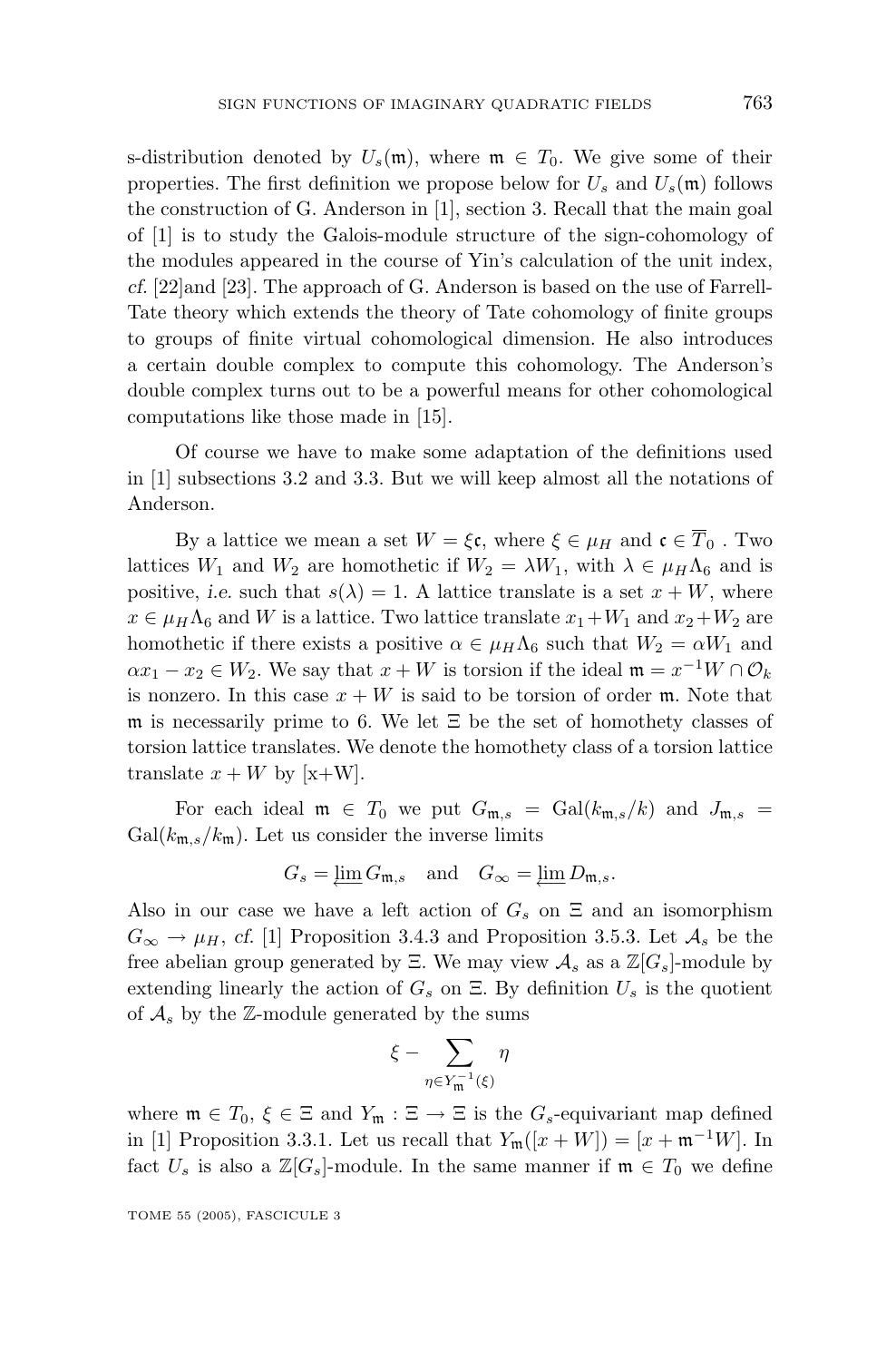$\mathcal{A}_s(\mathfrak{m})$  to be the free abelian group generated by  $\Xi(\mathfrak{m})$ , which is the set of homothety classes of torsion lattice translates of order dividing m. Its quotient by the Z-module generated by the sums

$$
\xi - \sum_{\eta \in Y_{\mathfrak{n}}^{-1}(\xi)} \eta,
$$

where **n** divides **m** and  $\xi \in \Xi(\mathfrak{m}/\mathfrak{n})$ , is denoted  $U_s(\mathfrak{m})$ . The reader may also check that  $U_s(\mathfrak{m})$  is a  $\mathbb{Z}[G_s]$ -module and even a  $\mathbb{Z}[G_{\mathfrak{m},s}]$ -module.

There is an other way to define  $U_s$  and  $U_s(\mathfrak{m})$  (here we take our inspiration from both [4] and [16]). Indeed, let  $\Omega_s$  (resp.  $\Omega_s(\mathfrak{m})$ ) be the free abelian group generated by the disjoint union  $\coprod_{f \in T_0} G_{f,s}$  (resp.  $\coprod_{f \mid m} G_{f,s}$ ). Let  $U'_s$  be the quotient of  $\Omega_s$  by its Z-submodule generated by

$$
S(\mathfrak{f}, \mathfrak{g}, \sigma) = \sigma - \sum_{\substack{\mathfrak{n} \mid \mathfrak{g} \\ (\mathfrak{n}, \mathfrak{f}) = 1}} \sum_{\tau \in Z_{\mathfrak{g}, \mathfrak{n}}(\sigma)} \tau
$$

for all  $f, g \in T_0$  and all  $\sigma \in G_{f,s}$ . Here  $Z_{g,n}(\sigma)$  is the set of the automorphisms  $\tau \in G_{\text{fq/n},s}$  such that  $\tau$  coincides with  $\sigma(\mathfrak{n}, k_{\text{f},s}/k)^{-1}$  on  $k_{\text{f},s}$ . Then  $U_s$  is  $G_s$ -isomorphic to  $U_s$ . Let  $U_s'(\mathfrak{m})$  be the quotient of  $\Omega_s(\mathfrak{m})$  by its Zsubmodule generated by  $S(f, \mathfrak{g}, \sigma)$ , for all  $f, \mathfrak{g} \in T_0$  such that  $\mathfrak{fg}|\mathfrak{m}$  and all  $\sigma \in G_{\mathfrak{f},s}$ . Then  $U'_{s}(\mathfrak{m})$  is  $G_{\mathfrak{m},s}$ -isomorphic to  $U_{s}(\mathfrak{m})$ .

Let  $\Sigma_{\mathfrak{m}}$  be the set of the ideals **n** dividing **m** such that the  $gcd(\mathfrak{n}, \mathfrak{m}/\mathfrak{n}) = 1$ . Let  $\Omega_s^0(\mathfrak{m})$  be the free abelian group generated by  $\Upsilon_{\mathfrak{m}} = \coprod_{\mathfrak{f} \in \Sigma_{\mathfrak{m}}} G_{\mathfrak{f},s}$ . Let  $D_{\mathfrak{m}}^0$  be the  $G_{\mathfrak{m},s}$ -submodule of  $\Omega_s^0(\mathfrak{m})$  generated by

$$
S^{0}(\mathfrak{f},\mathfrak{p}^{e},\sigma)=\sigma-\sigma(\mathfrak{p},k_{\mathfrak{f},s}/k)^{-1}-\sum_{\tau\in Z_{\mathfrak{p}^{\mathfrak{e}},(1)}(\sigma)}\tau
$$

for all  $f, p^e \in \Sigma_m$  such that p is a prime ideal not dividing f. It is easy to prove that  $\Omega_s^0(\mathfrak{m})/D_{\mathfrak{m}}^0$  and  $U_s'(\mathfrak{m})$  are isomorphic as  $G_{\mathfrak{m},s}$ -modules. Let us put  $U_s^0(\mathfrak{m})=\Omega_s^0(\mathfrak{m})/D_{\mathfrak{m}}^0$ . Our next step now is to prove that  $U_s^0(\mathfrak{m})$  is  $\mathbb{Z}$ -free and give an explicit basis. But let us first fix some notation. If  $\mathfrak{p}$  is a prime ideal dividing  $\mathfrak{m}$  then we denote by  $\hat{\mathfrak{p}}$  the p-power satisfying  $\hat{\mathfrak{p}} \in \Sigma_{\mathfrak{m}}$ .<br>We associate to  $\mathfrak{m} \circ G$  associate. We associate to p a *G*m*,s*-operator

$$
X_{\mathfrak{p}} : \Omega_s^0(\mathfrak{m}/\widehat{\mathfrak{p}}) \longrightarrow \Omega_s^0(\mathfrak{m})
$$

such that  $X_p(\sigma) = S^0(f, \hat{p}, \sigma)$  for all  $f \in \Sigma_m$  and all  $\sigma \in G_{f,s}$ . Let us put  $Y_p = 1$  and  $Y_p = \overline{Y}_p$  for  $g \in \Sigma_p$ . This is a  $C_p$  connector from  $X_{(1)} = 1$  and  $X_{\mathfrak{g}} = \prod_{\mathfrak{p} | \mathfrak{g}} X_{\mathfrak{p}}$  for  $\mathfrak{g} \in \Sigma_{\mathfrak{m}}$ . This is a  $G_{\mathfrak{m},s}$ -operator from  $\Omega_s^0(\mathfrak{m}/\mathfrak{g})$  to  $\Omega_s^0(\mathfrak{m})$ .

For a ideal  $\mathfrak{g} \in T_0$  we fix  $S(\mathfrak{g}) \subset G_{\mathfrak{g},s}$  such that  $1 \in S(\mathfrak{g})$  and the restriction map  $S(\mathfrak{g}) \to G_{(1),s}$  is a bijection. Let  $\sigma \in G_{\mathfrak{g},s}$ . Then there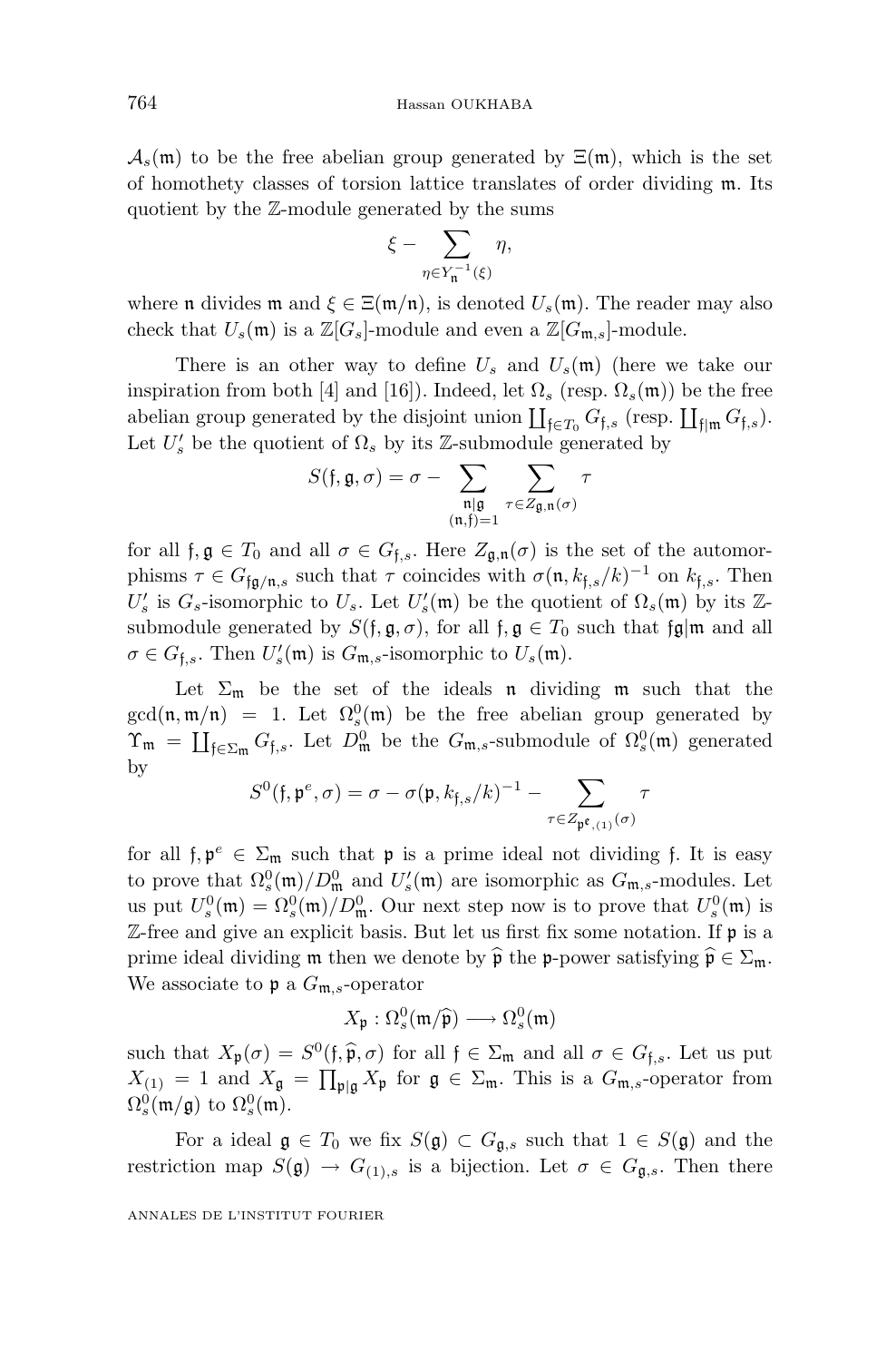exists a unique  $\tau \in S(\mathfrak{g})$  such that  $\sigma \tau^{-1}$  is the identity on  $H_s = k_{(1),s}$ . Moreover  $\sigma\tau^{-1}$  can be uniquely written as

$$
\sigma\tau^{-1}=\prod_{{\mathfrak p}|{\mathfrak g}}\sigma_{\mathfrak p}
$$

where for each prime ideal **p** dividing **g** the automorphism  $\sigma_p \in G_{\mathfrak{q},s}$  and is the identity on  $k_{\mathfrak{g}/\mathfrak{p}^t,s}$ , with  $\mathfrak{p}^t$  being the exact power of  $\mathfrak{p}$  dividing  $\mathfrak{g}$ . Indeed,  $Gal(k_{\mathfrak{g},s}/H_s)$  is equal to the direct product

$$
\mathrm{Gal}(k_{\mathfrak{g},s}/H_s) = \prod_{\mathfrak{p} \mid \mathfrak{g}} \mathrm{Gal}(k_{\mathfrak{g},s}/k_{\mathfrak{g}/\mathfrak{p}^t,s}).
$$

We say that  $\sigma \in B_n$  if there exist exactly *n* prime ideals  $\mathfrak{p}$  such that  $\sigma_{\mathfrak{p}} = 1$ . By definition  $G_{(1),s} \subset B_0$ . Thus we have

$$
\coprod_{\mathfrak{f}\in T_0}G_{\mathfrak{f},s}=\coprod_{n\geqslant 0}B_n.
$$

THEOREM  $4.1.$  — Let  $\mathfrak{m} \in T_0$ . Then the set

 $\mathfrak{X}_{\mathfrak{m}} = \left\{ X_{\mathfrak{g}}(\sigma) \text{ such that } \mathfrak{g} \in \Sigma_{\mathfrak{m}} \text{ and } \sigma \in B_0 \cap \Upsilon_{\mathfrak{m}/\mathfrak{g}} \right\}$ 

*is a* Z-basis of  $\Omega_s^0(\mathfrak{m})$ . Moreover  $U_s^0(\mathfrak{m})$  *is* Z-free of rank  $\#G_{\mathfrak{m},s}$  with basis *the set*  $B_0 \cap \Upsilon_m$ *.* 

*Proof. —* This result is nothing both Theorem 4.1.1. assertion 1 and Theorem 4.3.1 assertion 3 of [1]. See also Proposition 3.1 (i) and (ii) of [16]. For the convenience of the reader we repeat the proof here. Let  $\sigma \in G_{\mathfrak{g},s}$ for a certain  $\mathfrak{g} \in \Sigma_{\mathfrak{m}}$ . Suppose that  $\sigma \in B_n$ , with  $n > 0$ . Let  $\sigma'$  be the restriction of  $\sigma$  to  $k_{\text{f},s}$ , where  $\mathfrak{f} = \mathfrak{g}/\widehat{\mathfrak{p}}$ . Then, by considering  $X_{\mathfrak{p}}(\sigma')$  we see that

$$
\sigma\in X_{\mathfrak{p}}(\Omega_s^0(\mathfrak{f}))+\Omega_s^0(\mathfrak{f})+B_{n-1}(\mathfrak{g}).
$$

Here  $B_{n-1}(\mathfrak{g})$  is the Z-module generated by the automorphisms  $\tau \in$  $G_{\mathfrak{g},s} \cap B_{n-1}$ . This allows us to conclude by induction that  $\mathfrak{X}_{\mathfrak{m}}$  generates  $\Omega_s^0(\mathfrak{m})$ . On the other hand we have

$$
#(B_0 \cap G_{\mathfrak{g},s}) = #G_{(1),s} \prod_{\mathfrak{p} \mid \mathfrak{g}} \left( \frac{\#G_{\mathfrak{g},s}}{\#G_{\mathfrak{g}/\widehat{\mathfrak{p}},s}} - 1 \right) = \sum_{\mathfrak{f} \in \Sigma_{\mathfrak{g}}} (-1)^{\deg(\mathfrak{g}/\mathfrak{f})} #G_{\mathfrak{f},s}.
$$

In particular  $\#(B_0 \cap \Upsilon_{\mathfrak{g}}) = \#G_{\mathfrak{g}}$  and  $\#X_{\mathfrak{m}} = \# \Upsilon_{\mathfrak{m}}$ . Thus  $\mathfrak{X}_{\mathfrak{m}}$  is indeed a  $\mathbb{Z}$ -basis of  $\Omega_s^0(\mathfrak{m})$ . Now the second claim of the theorem is a straightforward consequence of the first one.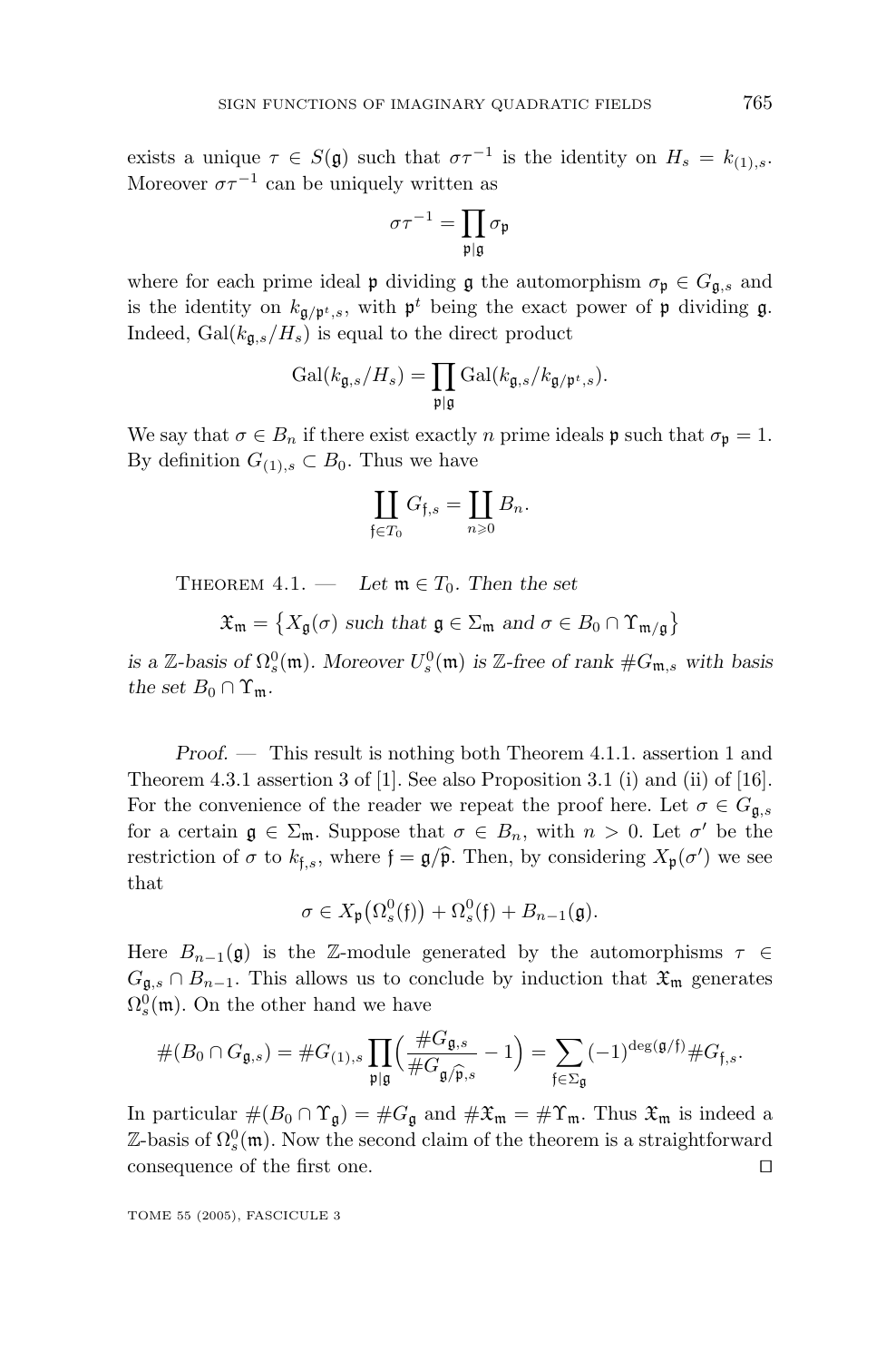Our goal now is to compute the Tate cohomology groups  $H^i(G_\infty, U_s^0(\mathfrak{m}))$  for  $\mathfrak{m} \neq (1)$ . Let us point out that these groups are useful in many purposes. See for instance the index calculation of Sinnott in [20]. They are naturally equipped with a  $G_{\mathfrak{m},s}$  action. Let us identify  $G_{\infty}$ with the group  $J = \text{gal}(k_{\text{m}s}/k_{\text{m}})$ . As mentioned in the introduction we will use Anderson's method introduced in [1] and improved by Ouyang in [16] and also in [15]. The first step is to define the Anderson's resolution of  $U_s^0(\mathfrak{m})$ . Let supp $(\mathfrak{m})$  be the set of prime ideals dividing  $\mathfrak{m}$  and let  $\prec$  be a total order of supp(m). If  $g \in \Sigma_m$  and  $\mathfrak{p} \in \text{supp}(g)$  then we let  $\omega(\mathfrak{p}, \mathfrak{g}) = \#\{\mathfrak{q} \in \text{supp}(\mathfrak{g}) \text{ such that } \mathfrak{q} \prec \mathfrak{p} \text{ and } \mathfrak{q} \neq \mathfrak{p}\}\.$  Now consider the free abelian group  $L_{\mathfrak{m}}$  generated by the symbols

$$
[\sigma,\mathfrak{g}],\quad \sigma\in\Upsilon_{\mathfrak{m}/\mathfrak{g}}\quad {\rm and}\quad \mathfrak{g}\in\Sigma_{\mathfrak{m}}.
$$

If  $x = \sum n_{\sigma}(\sigma) \in \Omega_s^0(\mathfrak{m}/\mathfrak{g})$  then some times we will write  $[x, \mathfrak{g}]$  instead of  $\sum n_{\sigma}[\sigma, \mathfrak{g}]$ . It is easy to see that  $L_{\mathfrak{m}}$  is a graded  $G_{\mathfrak{m},s}$ -module with the definition of degree given by  $deg[x, \mathfrak{g}] = -deg(\mathfrak{g})$ . We define a differential *d* on *L*m as follows

$$
d([\sigma, \mathfrak{g}]) = \begin{cases} 0 & \text{if } \mathfrak{g} = (1) \\ \sum_{\mathfrak{p} | \mathfrak{g}} (-1)^{\omega(\mathfrak{p}, \mathfrak{g})} [S^0(\mathfrak{f}, \widehat{\mathfrak{p}}, \sigma), \mathfrak{g}/\widehat{\mathfrak{p}}] & \text{if } \mathfrak{g} \neq (1) \text{ and } \sigma \in G_{\mathfrak{f}, s}. \end{cases}
$$

It is easy to check that  $d^2 = 0$ . Moreover the 0-cohomology group  $H^0(L_{\mathfrak{m}}, d) \simeq U_s^0(\mathfrak{m})$ . The isomorphism is induced by  $[\sigma, (1)] \mapsto \sigma$ .

Proposition 4.1. — *The complex* (*L*m*, d*) *is acyclic in nonzero degree.*

*Proof. —* We refer the reader to the appendix by Greg W. Anderson in  $[15]$ .

As in [16] Anderson's resolution  $(L_m, d)$  can be used to compute the cohomology groups  $\hat{H}^i(J, U_s^0(\mathfrak{m}))$  for  $\mathfrak{m} \neq (1)$ . Indeed let

$$
(P, \partial): \quad \cdots \longrightarrow P_i \longrightarrow \cdots \longrightarrow P_1 \longrightarrow P_0 \longrightarrow P_{-1} \longrightarrow P_{-2} \longrightarrow \cdots
$$

be a complete resolution for *J*, *cf.* [5] page 132, and consider the double complex *C* and its total cochain complex Tot *C* defined by

$$
C_{p,q} = \text{Hom}_J(P_q, L^p_{\mathfrak{m}}) \quad \text{and} \quad (\text{Tot } C)_n = \bigoplus_{u+v=n} C_{u,v}
$$

Here we consider the differential *D* on Tot *C* whose restriction to  $C_{p,q}$  is the sum  $d + (-1)^p \partial$ . Also recall the classical filtrations of Tot *C* 

$$
{}^{\prime}F^{p}(\text{Tot } C)_{n} = \bigoplus_{\substack{u+v=n\\u\geq p}} C_{u,v} \text{ and } {}^{\prime\prime}F^{p}(\text{Tot } C)_{n} = \bigoplus_{\substack{u+v=n\\v\geq p}} C_{u,v}.
$$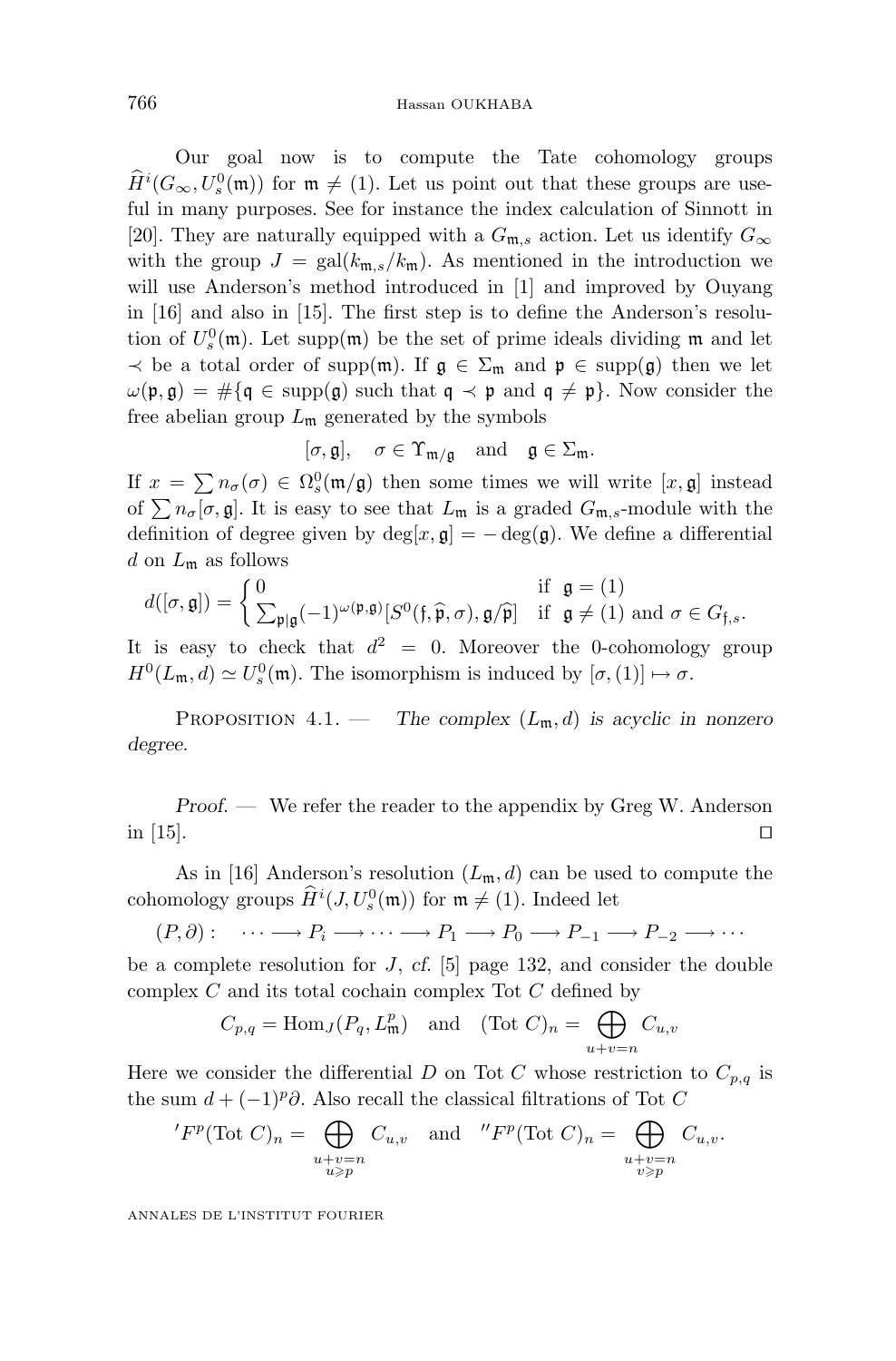Since we have  $C_{u,v} = 0$  for  $u \ge 0$  or  $u \le 0$  each one of these two filtrations is finite, *cf.* [10] page 267, and hence gives rise to a spectral sequence which converges finitely to the cohomology of Tot *C*, see Theorem 3.5. of loc. cit. The *E*1-term and the *E*2-term of the *first filtration* are

$$
{}^{'}E_1^{p,q} = \widehat{H}^q(J, L^p_{\mathfrak{m}}) \quad \text{and} \quad {}^{'}E_2^{p,q} = H^p_d(\widehat{H}^q(J, L^{\bullet}_{\mathfrak{m}})).
$$

Moreover the  $E_1$ -term of the *second filtration* is  $E_1^{p,q} = H_d^p(\text{Hom}_J(P_q, L_m^{\bullet}))$ . But since  $P_q$  is projectif we have  $E_1^{p,q} = \text{Hom}_J(P_q, H_d^p(L_m^{\bullet}))$ . On the other hand we have

$$
{}^{\prime\prime}E_2^{p,q} = H^q_\partial({}^{\prime\prime}E_1^{p,q}) = \begin{cases} 0 & \text{if } p \neq 0 \\ \hat{H}^q(J, U^0_s(\mathfrak{m})) & \text{if } p = 0. \end{cases}
$$

It is easy to check that the spectral sequence  $E$  degenerates at  $E_2$ . In particular the convergence  $E_2^{p,q} \to H^{p+q}(Tot C)$  gives the identity  $H^{p+q}(Tot C) = \hat{H}^{p+q}(J, U_s^0(\mathfrak{m}))$ . Let us compute  $'E_1^{p,q}$  and  $'E_2^{p,q}$ . If  $f \in \Sigma_{\mathfrak{m}}$ is such that  $f \neq (1)$  then  $\mathbb{Z}[G_{f,s}]$  is  $\mathbb{Z}[J]$ -free. Moreover if *q* is odd then  $\hat{H}^q(J,\mathbb{Z}[\text{Gal}(H_s/k)]) = 0$ . We deduce from these two remarks that  $E_2^{p,q} = E_1^{p,q} = \hat{H}^q(J, L^p_{\mathfrak{m}}) = 0$  if *q* is odd. If *q* is even then

$$
{}^{\prime}E^{p,q}_1=\widehat{H}^q(J,L_{\mathfrak{m}}^p)=\bigoplus_{\substack{\mathfrak{g}\in \Sigma_{\mathfrak{m}}\\ \deg(\mathfrak{g})=-p}}\big[A,\mathfrak{g}\big].
$$

where  $A = \mathbb{Z}/w_k\mathbb{Z}[\text{Gal}(H/k)]$  and  $[A, \mathfrak{g}] = \{[x, \mathfrak{g}], x \in A\}$ . Let us denote by  $\bar{d}$  the differential on 'E<sub>1</sub> induced by  $\bar{d}$ . We have

$$
\bar{d}([\sigma, \mathfrak{g}]) = \begin{cases} 0 & \text{if } \mathfrak{g} = (1) \\ \sum_{\mathfrak{p} | \mathfrak{g}} (-1)^{\omega(\mathfrak{p}, \mathfrak{g})} [\sigma - \sigma(\mathfrak{p}, H/k)^{-1}, \mathfrak{g}/\widehat{\mathfrak{p}}] & \text{if } \mathfrak{g} \neq (1). \end{cases}
$$

THEOREM 4.2. — Let  $(1) \neq \mathfrak{m} \in T_0$ . Let D be the subgroup of Gal( $H/k$ ) generated by the Frobenius automorphims ( $\mathfrak{p}, H/k$ ) =  $\tau_{\mathfrak{p}}$  at the *prime ideals*  $\mathfrak{p} \in \text{supp}(\mathfrak{m})$ *. Then for q even we have an isomorphism* 

$$
{}'E_2^{p,q} \simeq \bigoplus_{\substack{\mathfrak{g} \in \Sigma_{\mathfrak{m}} \\ \deg(\mathfrak{g})=-p}} \big[\bar{A},\mathfrak{g}\big].
$$

*where*  $\overline{A} = \mathbb{Z}/w_k\mathbb{Z}[\text{Gal}(H/k)/D].$ 

*Proof.* — The Theorem is obvious if  $w_k = 4$  or  $w_k = 6$  because in these two cases we have  $\bar{d} = 0$ . Let us suppose  $w_k = 2$ . If  $S \subset \text{supp}(\mathfrak{m})$ is not empty then we denote by  $D<sub>S</sub>$  the subgroup of  $D$  generated by the Frobenius automorphims  $\tau_p$ ,  $p \in S$ . Also we set  $D_{\emptyset} = 1$ . In the following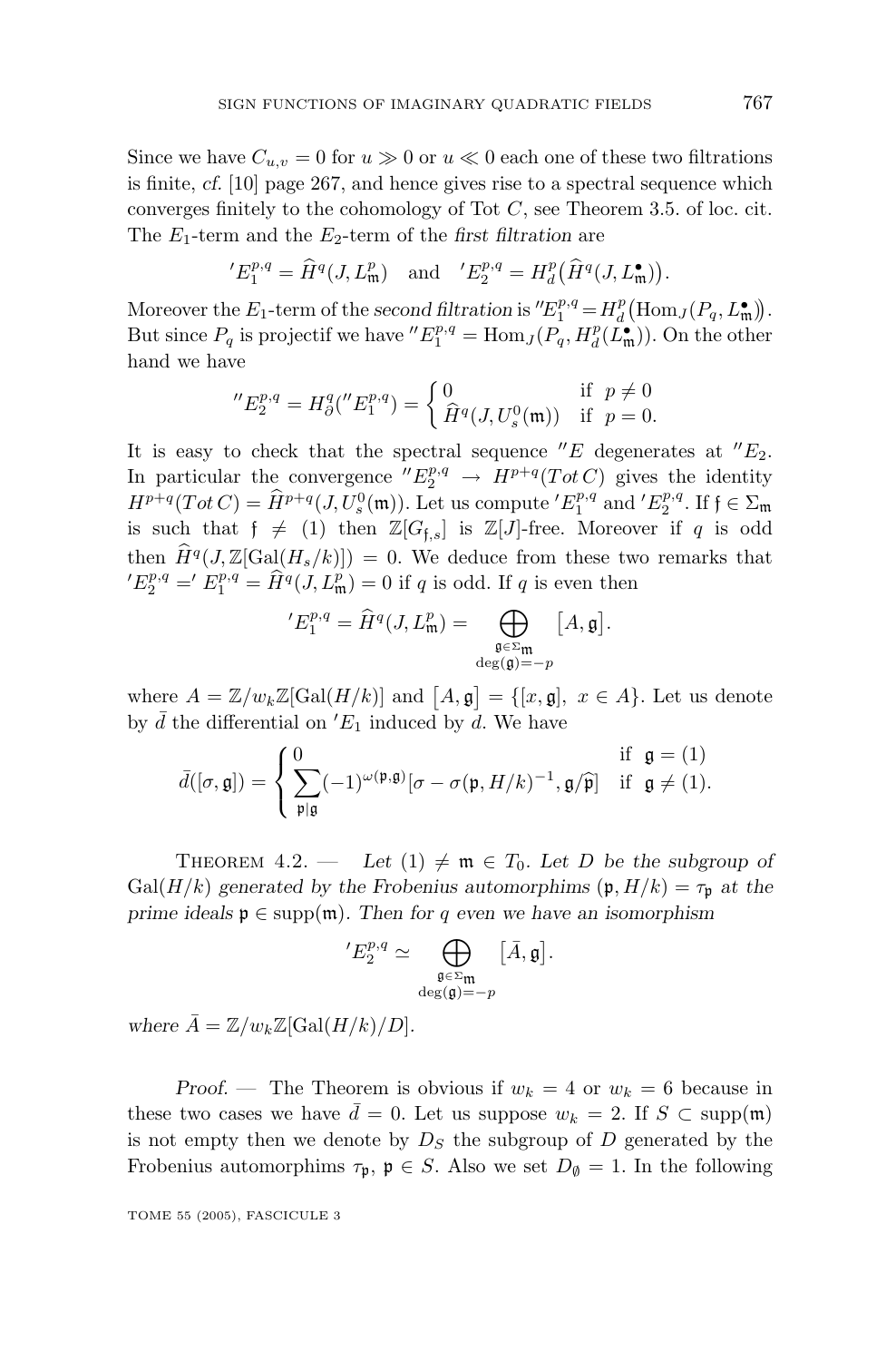#### 768 Hassan OUKHABA

we will use the group algebra  $A_S = \mathbb{Z}/2\mathbb{Z}[\text{Gal}(H/k)/D_S]$  and the graded *AS*-module

$$
M_S = \bigoplus_{\substack{\mathfrak{g} \in \Sigma_{\mathfrak{m}} \\ \operatorname{supp}(\mathfrak{g}) \cap S = \emptyset}} [A_S, \mathfrak{g}], \qquad \deg[x, \mathfrak{g}] = -\deg(\mathfrak{g})
$$

on which we define the differential  $\bar{d}_S$  naturally induced by  $\bar{d}$ . Let  $Z_S^p$ and  $B_S^p$  be the kernel and the image of  $\bar{d}_S$  in degree p. Thus we have  $H^p(M_S, \bar{d}_S) = Z_S^p/B_S^p$  and  $\#S - \text{deg}(\mathfrak{m}) \leqslant p \leqslant 0$ . These groups satisfy some interesting properties that we give below

1)  $H^p(M_S, \bar{d}_S)$  is naturally an  $\bar{A}$ -module.

2) If  $S \subset S'$  then the natural map  $\lambda_{S,S'}$ :  $A_S \rightarrow A_{S'}$  induces a morphism  $(M_S, \bar{d}_S) \rightarrow (M_{S'}, \bar{d}_{S'})$  (which sends  $[x, \mathfrak{g}]$  to 0 if supp( $\mathfrak{g}$ )  $\cap$  $S' \neq \emptyset$ ). This gives us an  $\overline{A}$ -homomorphism

$$
\lambda_{S,S'}^p: H^p(M_S, \bar{d}_S) \longrightarrow H^p(M_{S'}, \bar{d}_{S'}).
$$

3) The map  $\lambda_{S,S'}^0$  is an isomorphism of  $\overline{A}$ -modules.

4) If  $S \subset S'$  and  $\#S' = \deg(\mathfrak{m}) + p$  then the homomorphism  $\lambda_{S,S'}^p$ is onto. To prove this claim we may take  $S = \emptyset$  without loss of generality. On the other hand the sum  $\sum \sigma$ , where  $\sigma \in < \tau_{\mathfrak{q},S'}$  |  $\mathfrak{q}|\mathfrak{m}$  and  $\mathfrak{q} \notin S' >$ , is an  $\bar{A}$ -basis of  $H^p(M_{S'}, \bar{d}_{S'})$ . Here  $\tau_{\mathfrak{q},S'}$  is the image of  $\tau_{\mathfrak{q}}$  in  $Gal(H/k)/D_{S'}$ . One may easily prove that  $\sum \sigma$  may be lifted to a element of  $H^p(M_{\emptyset}, \bar{d}_{\emptyset})$ .

5) Let  $S \subset S'$  and let u be the unique ideal in  $\Sigma_{\mathfrak{m}}$  such that supp(u) =  $S' - S$ . Then we have a well defined morphism  $\mu_{S,S'} : (M_{S'}, \bar{d}_{S'}) \rightarrow (M_S, \bar{d}_S)$ satisfying

$$
\mu_{S,S'}([x,\mathfrak{g}]) = [t(S,S')x',\mathfrak{g}\mathfrak{u}].
$$

where  $t(S, S')$  is the sum in  $A_S$  of the elements of the group generated by  $\tau_{\mathfrak{p},S}$ ,  $\mathfrak{p} \in S' - S$  and  $x'$  is any element of  $A_S$  whose image is  $x$  via the natural map  $A_S \to A_{S'}$ . Let us remark that  $x \mapsto t(S, S')x'$  is a homomorphism of the  $\mathbb{Z}/2\mathbb{Z}$ -vector spaces  $A_{S'}$  and  $A_S$ . We also denote it by  $\mu_{S,S'}$  and we let  $\mu_{S,S'}^p$  be the *A*<sup>−</sup>homomorphism

$$
\mu_{S,S'}^p: H^{p+\deg({\mathfrak{u}})}(M_{S'},\bar{d}_{S'}) \longrightarrow H^p(M_S,\bar{d}_S)
$$

induced by  $\mu_{S,S'}$ .

6) Suppose we have  $S' = S \cup \{\mathfrak{p}\}\)$ . Then it is not hard to prove that the sequence

$$
H^{p+1}(M_{S'}, \bar{d}_{S'}) \xrightarrow{\mu^p_{S,S'}} H^p(M_S, \bar{d}_S) \xrightarrow{\lambda^p_{S,S'}} H^p(M_{S'}, \bar{d}_{S'})
$$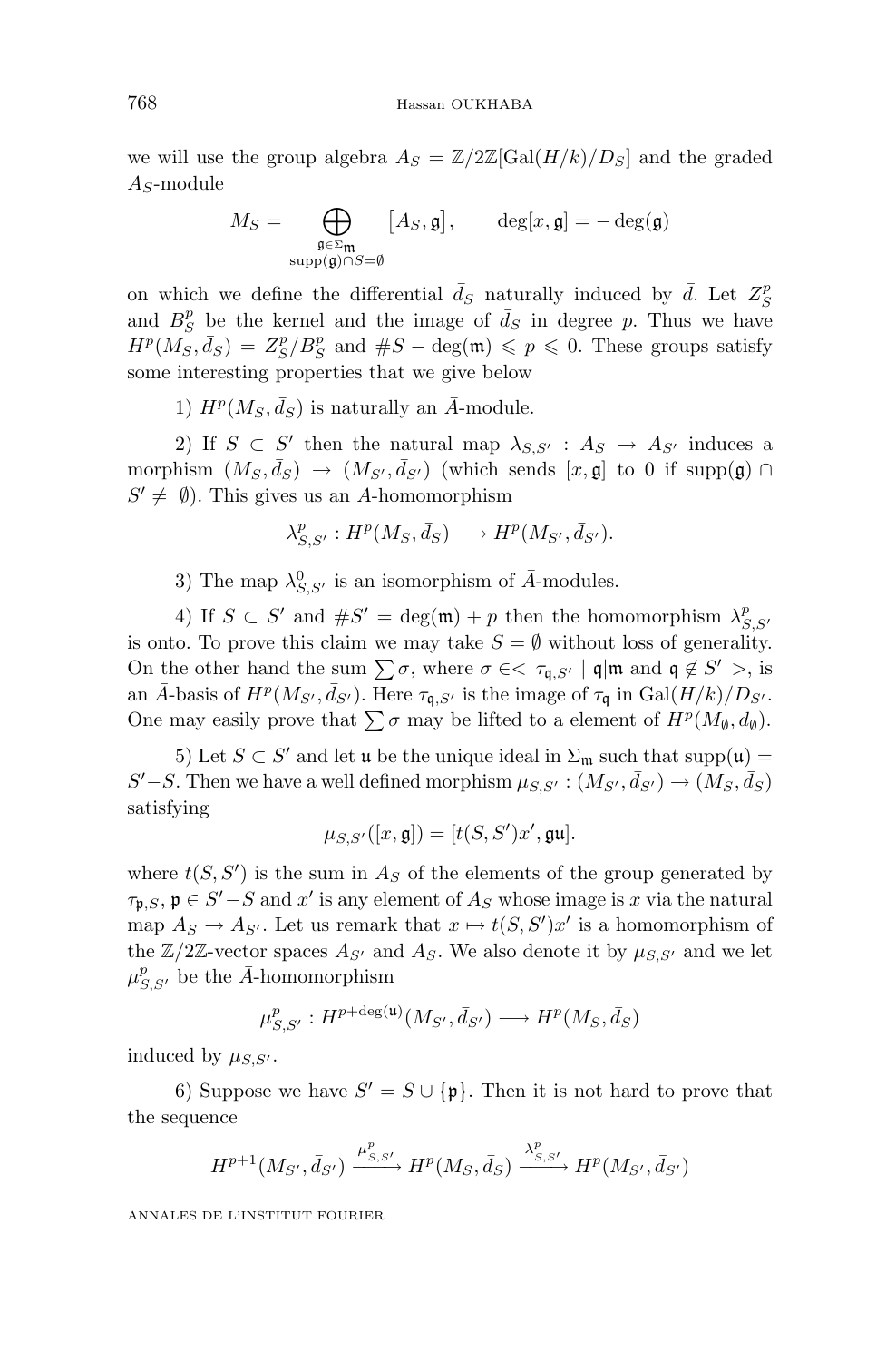is exact whenever these groups exist.

7) Let us prove by induction that  $\lambda_{S,S'}^p$  is onto for all  $S \subset S'$ . The induction is initialized by remarks 3) and 4). Suppose we have proved that  $\lambda_{X,X'}^i$  is onto for all  $i>p$  and all  $X, X'$  such that  $\lambda_{X,X'}^i$  is defined. Suppose also we have proved that  $\lambda_{S, S' \cup \{\mathfrak{p}\}}^p$  is onto. Let us put  $U = S \cup \{\mathfrak{p}\}\$  and  $U' = S' \cup {\{\mathfrak{p}\}\}\.$  We deduce from  $\tilde{S}$  and our hypotheses that the following commutative diagram

$$
H^{p+1}(M_U, \bar{d}_U) \xrightarrow{\mu_{S,U}^p} H^p(M_S, \bar{d}_S) \xrightarrow{\lambda_{S,U}^p} \text{Im}(\lambda_{S,U}^p) \longrightarrow 0
$$
  
\n
$$
\downarrow \lambda_{U,U'}^{p+1} \qquad \qquad \downarrow \lambda_{S,S'}^p \qquad \qquad \downarrow \lambda_{U,U'}^p \qquad \qquad \downarrow
$$
  
\n
$$
H^{p+1}(M_{U'}, \bar{d}_{U'}) \xrightarrow{\mu_{S',U'}^p} H^p(M_{S'}, \bar{d}_{S'}) \xrightarrow{\lambda_{S',U'}^p} H^p(M_{U'}, \bar{d}_{U'}) \longrightarrow 0
$$

has exact rows. Moreover  $\lambda_{U,U'}^p$  and  $\lambda_{U,U'}^{p+1}$  are epimorphisms. Hence by the four lemma  $\lambda_{S,S'}^p$  is also an epimorphism.

8) Let us prove that  $\mu_{S,S'}^p$  is injective whenever it is defined. Actually  $\lim_{S \to S} \mu_{S,S'}^p = \mu_{S,S'}^p \circ \mu_{S',S''}^{p+i}$  for all  $S \subset S' \subset S''$  and  $i = \#(S' - S)$ we may take  $S' = S \cup \{\mathfrak{p}\}\$ . Let  $X \in Z_{S'}^{p+1}$  and  $Y \in M_S$  be such that  $\mu_{S,S'}^p(X) = \bar{d}_S(Y)$ . We have

$$
X = \sum_{\mathfrak{g} \in \mathcal{G}} [X_{\mathfrak{g}}, \mathfrak{g}] \quad \text{and} \quad Y = \sum_{\mathfrak{f} \in \mathcal{F}} [Y_{\mathfrak{f}}, \mathfrak{f}].
$$

where  $\mathcal F$  and  $\mathcal G$  are defined as follows

$$
\mathcal{F} = \{ \mathfrak{f} \in \Sigma_{\mathfrak{m}} \mid \text{supp}(\mathfrak{f}) \cap S = \emptyset \quad \text{and} \quad \deg(\mathfrak{f}) = -p + 1 \}
$$
  

$$
\mathcal{G} = \{ \mathfrak{g} \in \Sigma_{\mathfrak{m}} \mid \text{supp}(\mathfrak{g}) \cap S' = \emptyset \quad \text{and} \quad \deg(\mathfrak{g}) = -p - 1 \}.
$$

Further, for a fixed  $\mathfrak{u} \in \mathcal{U}_{S'} = {\mathfrak{u} \in \Sigma_{\mathfrak{m}} | \operatorname{supp}(\mathfrak{u}) \cap S'} = \emptyset$  and  $\deg(\mathfrak{u}) = -p}$ we must have

(4.1) 
$$
(1 - \tau_{\mathfrak{p},S}^{-1}) Y_{\mathfrak{u}\widehat{\mathfrak{p}}} = \sum_{\mathfrak{r} \notin S' \cup \text{supp}(\mathfrak{u})} (1 - \tau_{\mathfrak{r},S}^{-1}) Y_{\mathfrak{u}\widehat{\mathfrak{r}}}
$$

Let us set  $\mathcal{H} = \{\mathfrak{h} \in \Sigma_{\mathfrak{m}} | \operatorname{supp}(\mathfrak{h}) \cap S' = \emptyset \text{ and } \deg(\mathfrak{h}) = -p + 1\}.$  Then the image of  $\sum_{\mathfrak{h}\in\mathcal{H}}[Y_{\mathfrak{h}},\mathfrak{h}]$  in  $M_{S'}$  gives us a element of  $H^{p-1}(M_{S'},\bar{d}_{S'}).$ But we have proved in 9) that  $\lambda_{S,S'}^{p-1}$  is an epimorphism. Thus there exist  $Z = \sum_{\mathfrak{f} \in \mathcal{F}} [Z_{\mathfrak{f}}, \mathfrak{f}] \in Z_S^{p-1}$  and  $Z' = \sum_{\mathfrak{h} \in \mathcal{H}} [Z'_{\mathfrak{h}}, \mathfrak{h}] \in M_S$  such that

$$
Y_{\mathfrak{h}} = Z_{\mathfrak{h}} + (1 - \tau_{\mathfrak{p},S}^{-1})Z_{\mathfrak{h}}',
$$

for all  $\mathfrak{h} \in \mathcal{H}$ . Moreover we deduce from (4.1) the identity

(4.2) 
$$
Y_{\mathfrak{u}\widehat{\mathfrak{p}}} = Z_{\mathfrak{u}\widehat{\mathfrak{p}}} + \sum_{\mathfrak{r} \notin S' \cup \text{ supp}(\mathfrak{u})} (1 - \tau_{\mathfrak{r},S}^{-1}) Z'_{\mathfrak{u}\widehat{\mathfrak{r}}} + t(S, S') Z''_{\mathfrak{u}},
$$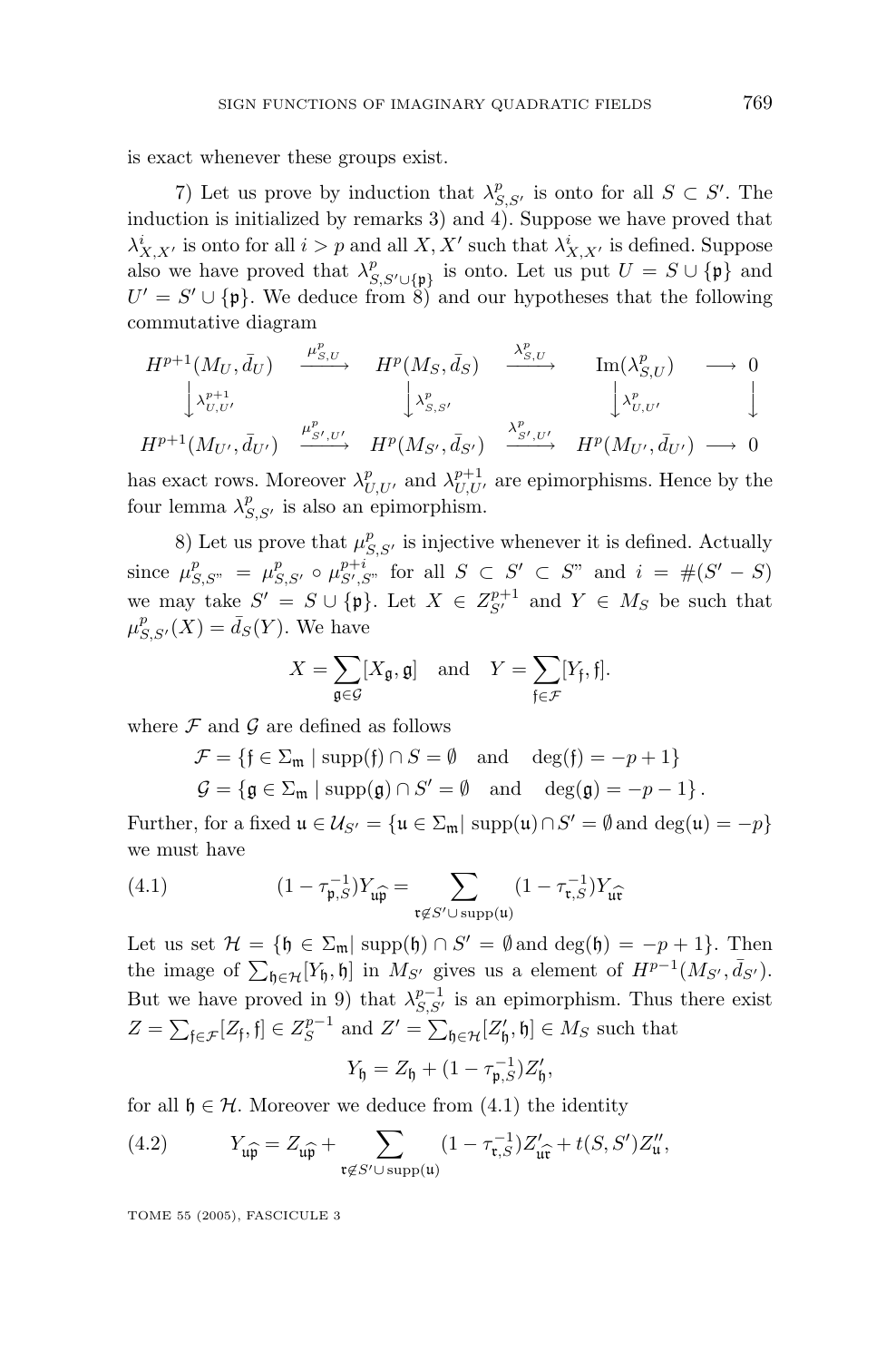where  $Z''_u \in A_S$ . Now (4.2) and the equation  $\mu^p_{S,S'}(X) = \bar{d}_S(Y)$  clearly show that

$$
X_{\mathfrak{g}} = \sum_{\mathfrak{q} \not\in S' \cup \text{supp}(\mathfrak{g})} (1 - \tau_{\mathfrak{q}, S'}^{-1}) \lambda_{S, S'}(Z''_{\mathfrak{g}\mathfrak{q}}).
$$

In particular  $X \in B_{S'}^{p+1}$ .

9) Now we are ready to prove by induction that  $H^p(M_S, \bar{d}_S)$  is isomorphic (as an  $\bar{A}$ -module) to a direct sum  $\bigoplus_{\mathfrak{u}\in\mathcal{U}_S}\left[\bar{A},\mathfrak{u}\right]$ . This is easy to check if  $p = 0$  or  $-p = \deg(\mathfrak{m}) - \#S$ . On the other hand if this property is satisfied for all  $H^i(M_S, \bar{d}_S)$  with  $i > p$  and for all  $H^j(M_{S'}, \bar{d}_{S'})$  with  $S' = S \cup \{\mathfrak{p}\}\$ and  $j \geqslant p$  then the exact sequence

$$
0 \longrightarrow H^{p+1}(M_{S'}, \bar{d}_{S'}) \xrightarrow{\mu^p_{S,S'}} H^p(M_S, \bar{d}_S) \xrightarrow{\lambda^p_{S,S'}} H^p(M_{S'}, \bar{d}_{S'}) \longrightarrow 0
$$

of  $\bar{A}$ -modules splits and this gives us the desired property for  $H^p(M_S, \bar{d}_S)$ . The proof of the theorem is now complete since we have  $'E_2^{p,q}$  =  $H^p(M_\emptyset, \bar{d}_\emptyset).$  $d_{\emptyset}$ ).

LEMMA 4.1. — The spectral sequence  $'E_2^{p,q} \to \widehat{H}^{p+q}(J, U_s^0(\mathfrak{m}))$ degenerates at 'E<sub>2</sub>. In other words we have ' $E_r^{p,q} = 'E_2^{p,q}$  for all  $r \ge 2$ .

*Proof. —* Since *J* is cyclic we can use the following complete resolution of *J*

 $\cdots \longrightarrow \mathbb{Z}[J] = P_1 \xrightarrow{j-1} \mathbb{Z}[J] = P_0 \xrightarrow{N} \mathbb{Z}[J] = P_{-1} \xrightarrow{j-1} \cdots$ 

where *j* is a fixed generator of *J* and  $N = 1 + j + j^2 + \cdots + j^{w_H-1}$ . On the other hand we consider the double cochain complex  $C$ , with

$$
\widehat{C}_{p,q} = \bigoplus_{\substack{\mathfrak{g} \in \Sigma_{\mathfrak{m}} \\ \deg(\mathfrak{g})=-p}} \big[B,\mathfrak{g}\big],
$$

where  $B = \nu \mathbb{Z}[\text{Gal}(H/k)/D]$  and  $\nu = w_H/w_k$ , equipped with the unique differential *D* whose restriction to  $C_{p,q}$  is given by

$$
\widehat{D}(x) = \begin{cases} 0 & \text{if } q \text{ is even} \\ (-1)^p w_k x & \text{if } q \text{ is odd.} \end{cases}
$$

If  $\varphi \in \text{Hom}_J(P_q = \mathbb{Z}[J], L^p_{\mathfrak{m}})$  then  $\nu\varphi(1)$  has a component in

$$
\bigoplus_{\substack{\mathfrak{g}\in \Sigma_{\mathfrak{m}} \\ \deg({\mathfrak{g}})=-p}}\big[\nu{\mathbb{Z}}[{\rm Gal}(H_s/k)],\mathfrak{g}\big].
$$

Let us denote by  $\mathcal{F}(\varphi)$  the projection of this component in  $C_{p,q}$ . This gives us a filtration-preserving cochain map  $\mathcal{F}$ : Tot  $C \to \text{Tot } C$ . The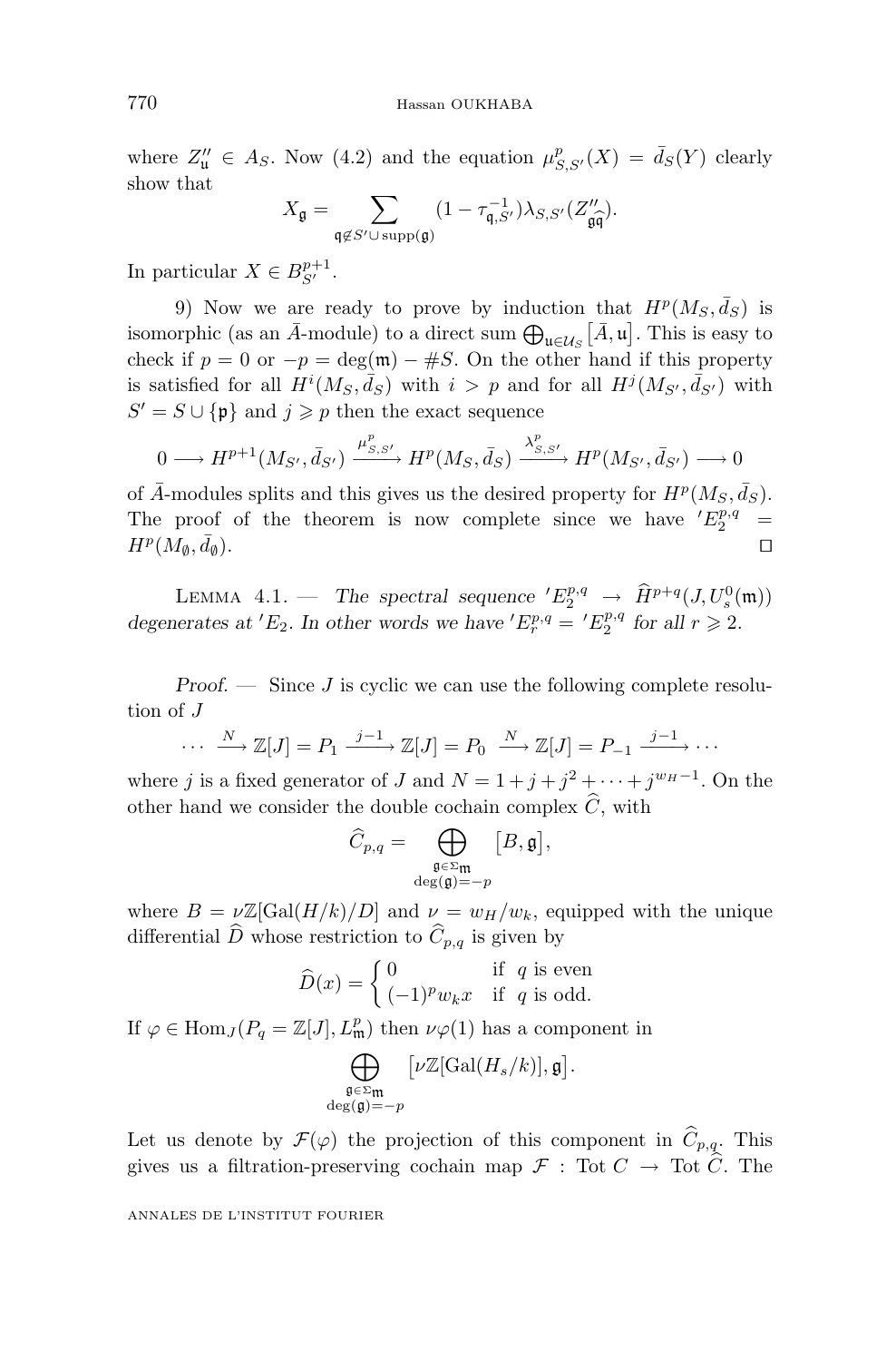corresponding family of maps  $\mathcal{F}_r$ :  $^{\prime}E_r \rightarrow ^{\prime}E_r$  from the spectral sequence  $({}^{\prime}E_r)$  into  $({}^{\prime}E_r)$  is such that  $\mathcal{F}_2$  is an isomorphism. Therefore  $\mathcal{F}_r$  is an isomorphism for all  $r \ge 2$ . Now it is clear that  $'\widehat{E}_r \simeq \check{E}_1$ , for all  $r \ge 1$ .  $\Box$ 

THEOREM 4.3.  $\longrightarrow$  *Suppose*  $\mathfrak{m} \neq (1)$  *then*  $\widehat{H}^i(J, U_s^0(\mathfrak{m}))$  *is isomorphic as a G*m*,s-module to*

$$
\big(\mathbb{Z}/w_k\mathbb{Z}[\mathrm{Gal}(H/k)/D]\big)^{2^{\deg(\mathfrak{m})-1}}
$$

*Proof. —* Since the two filtrations are finite in each dimension the theorem follows from Theorem 4.2 and Lemma 4.1.

#### BIBLIOGRAPHY

- [1] G. W. ANDERSON, A double complex for computing the sign-cohomology of the universal ordinary distribution, in Recent progress in algebra (Taejon/Seoul, 1997), Amer. Math. Soc., Providence, RI (199), 1–27.
- [2] G. W. ANDERSON, Kronecker-Weber plus epsilon, Duke Math. J., 114-3 (2002), 439–475.
- [3] S. BAE and L. YIN, Epsilon extensions over global function fields, Manuscripta Math., 110-3 (2003), 313–324.
- [4] J.-R. BELLIARD and H. OUKHABA, Sur la torsion de la distribution ordinaire universelle attachée à un corps de nombres, Manuscripta Math., 106-1 (2001), 117–130.
- [5] K. S. BROWN, Cohomology of groups, Graduate Texts in Mathematics, 87, Springer-Verlag, New-York (1982).
- [6] F. HAJIR and F. R. VILLEGAS, Explicit elliptic units, I, Duke Math. J., 90-3 (1997), 495–521.
- [7] D. R. HAYES, Stickelberger elements in function fields, Compositio Math., 55-2 (1985), 209–239.
- [8] D. R. HAYES, A brief introduction to Drinfel'd modules, in The arithmetic of function fields (Columbus, OH, 1991), Ohio State Univ. Math. Res. Inst. Publ., 2, Gruyter, Berlin (1992), 1–32.
- [9] A. HAYWARD, Congruences satisfied by Stark units, PhD thesis, King's College, London, 2004.
- [10] P. J. HILTON and U. STAMMBACH, A course in homological algebra, Graduate Texts in Mathematics, 4, Springer-Verlag, New York (1971).
- [11] D. KUBERT, The universal ordinary distribution, Bull. Soc. Math. France, 107-2 (1979), 179–202.
- [12] D. S. KUBERT, Product formulae on elliptic curves, Invent. Math., 117-2 (1994), 227–273.